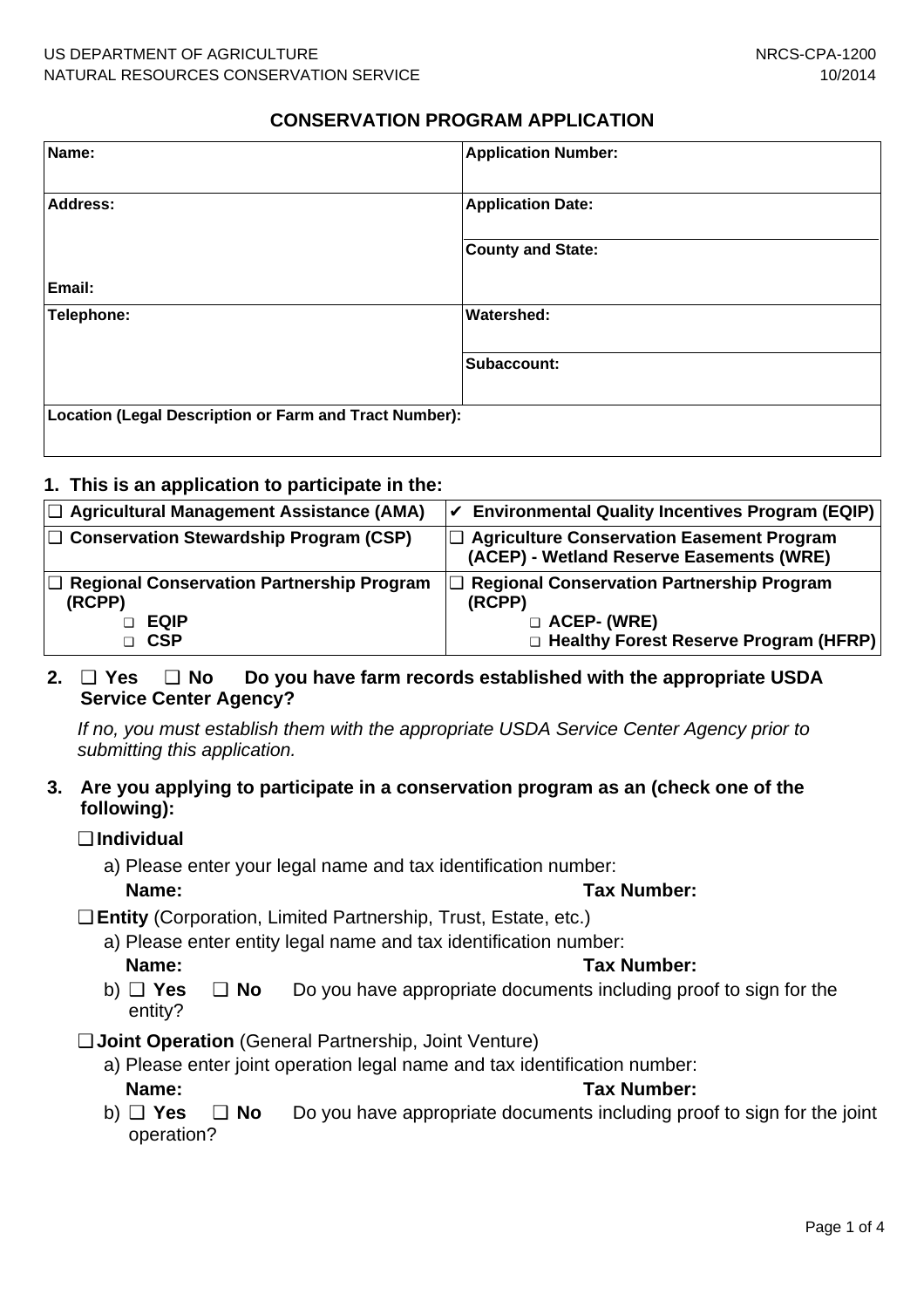**4. A Dun & Bradstreet Data Universal Numbering System (DUNS) number and current registrations in the Central Contractor Registration (CCR) database are required for receiving payment under an Employer Identification Number (EIN). An EIN is also known as a Federal Tax Identification Number, and is used to identify a business entity.** Please note that the entity-applicants must obtain a DUNS number, register it under the legal business name which matches the Internal Revenue Service (IRS) records for the applicable EIN, and such legal business name must match the name identified above as the applicant requesting participation in the named program. If your entity does not have a DUNS number, information is available at **http://fedgov.dnb.com/webform To register with CCR, go to https://www.sam.gov/**

**DUNS Number:** Registration Activation Date:

- **5. Is the land being offered for enrollment used for crop (including forest-related) or livestock production?**
	- □ Crop Production **Crop Type:** ❑ **Livestock Production Livestock Type:**
- **6. The land offered under this application is (check all that apply):**
	- ❑ **Private Land**
	- ❑ **Public Land (Federal, State, or Local Government)**
	- ❑ **Tribal, Alloted, Ceded or Indian Land**
- **7. Certification of control of the land offered under the application:**
	- ❑ **Deed or other evidence of land ownership (required for all ACEP-WRE applications)**
	- ❑ **Written lease agreement** Years of control are through
	- ❑ **Other agreement or legal conveyance (describe):** Years of control are through
- **8.** ❑ **Yes** ❑ **No Is the land offered under this application enrolled in any other conservation program?**
- **9. Do you meet the criteria for any of the following categories? (mark all that apply)**
	- ❑ **Limited Resource Farmer or Rancher**
	- ❑ **Beginning Farmer or Rancher**
	- ❑ **Socially Disadvantaged Farmer or Rancher**
	- ❑ **Veteran Farmer or Rancher**
	- ❑ **Not Applicable**

If you wish to apply in any of these categories, you must meet the self certification requirements. Definitions are provided below. For more information please go to this website: http://www.lrftool.sc.egov.usda.gov/

**Limited Resource Farmer or Rancher** – The term "Limited Resource Farmer or Rancher" means a participant:

• With direct or indirect gross farm sales not more than the current indexed value in each of the previous two years, and

• Who has a total household income at or below the national poverty level for a family of four, or less than 50 percent of county median household income in each of the previous two years.

A legal entity or joint operation can be a Limited Resource Farmer or Rancher only if all individual members independently qualify. A Self-Determination Tool is available to the public and may be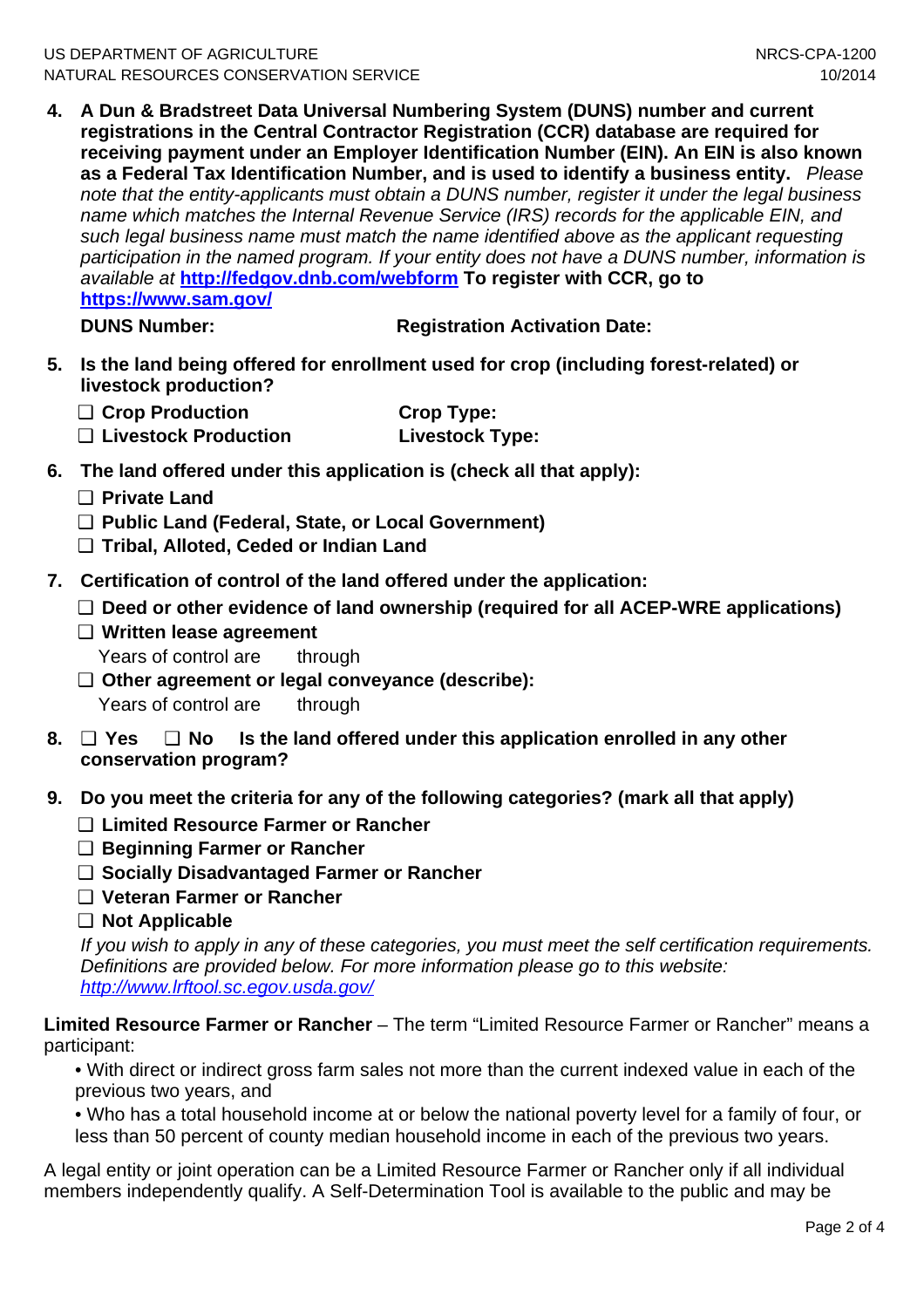completed on-line or printed and completed hardcopy at: http://www.lrftool.sc.egov.usda.gov/

# **Beginning Farmer or Rancher**– The term "Beginning Farmer or Rancher" means a participant who:

- Has not operated a farm or ranch, or who has operated a farm or ranch for not more than 10 consecutive years. This requirement applies to all members of a legal entity, and who
	- Will materially and substantially participate in the operation of the farm or ranch.

In the case of a contract with an individual, individually or with the immediate family, material and substantial participation requires that the individual provide substantial day-to-day labor and management of the farm or ranch, consistent with the practices in the county or State where the farm is located.

In the case of a contract made with a legal entity, all members must materially and substantially participate in the operation of the farm or ranch. Material and substantial participation requires that the members provide some amount of the management, or labor and management necessary for day-to-day activities, such that if the members did not provide these inputs, operation of the farm or ranch would be seriously impaired.

**Socially Disadvantaged Farmer or Rancher**- The term "Socially Disadvantaged" means an individual or entity who is a member of a socially disadvantaged group. For an entity, at least 50 percent ownership in the farm business must be held by socially disadvantaged individuals. A socially disadvantaged group is a group whose members have been subject to racial or ethnic prejudice because of their identity as members of a group without regard to their individual qualities. These groups consist of the following:

- American Indians or Alaskan Natives
- Asians
- Blacks or African Americans
- Native Hawaiians or other Pacific Islanders
- Hispanics.

Note: Gender alone is not a covered group for the purposes of NRCS conservation programs. The term entities reflect a broad interpretation to include partnerships, couples, legal entities, etc.

**Veteran Farmer or Rancher**- The term "Veteran Farmer or Rancher" means a farmer or rancher who:

- Served in the active military, naval, or air service, and
- Who was discharged or released from the service under conditions other than dishonorable, and
- Who has not operated a farm or ranch; or has operated a farm or ranch for not more than 10 consecutive years.

A legal entity or joint operation can be a Veteran Farmer or Rancher only if all individual members independently qualify. Participants who self-certify eligibility as a Veteran Farmer or Rancher may be requested to provide records to justify their claim. It is the responsibility of the participant to provide accurate data.

On the farm(s) identified above, the Applicant agrees to participate in the identified program if the offer is accepted by the NRCS. The undersigned person shall hereafter be referred to as the "Participant." The participant understands that starting a practice prior to contract approval causes the practice to be ineligible for program financial assistance. The participant will obtain the landowner's signature on the contract or provide written authorization to install structural or vegetative practices. The Participant agrees not to start any financially assisted practice or activity or engage the reimbursable services of a certified Technical Service Provider before a Contract is executed by CCC. The Participant may request, in writing, a waiver of this requirement for financially assisted practices by the NRCS State Conservationist.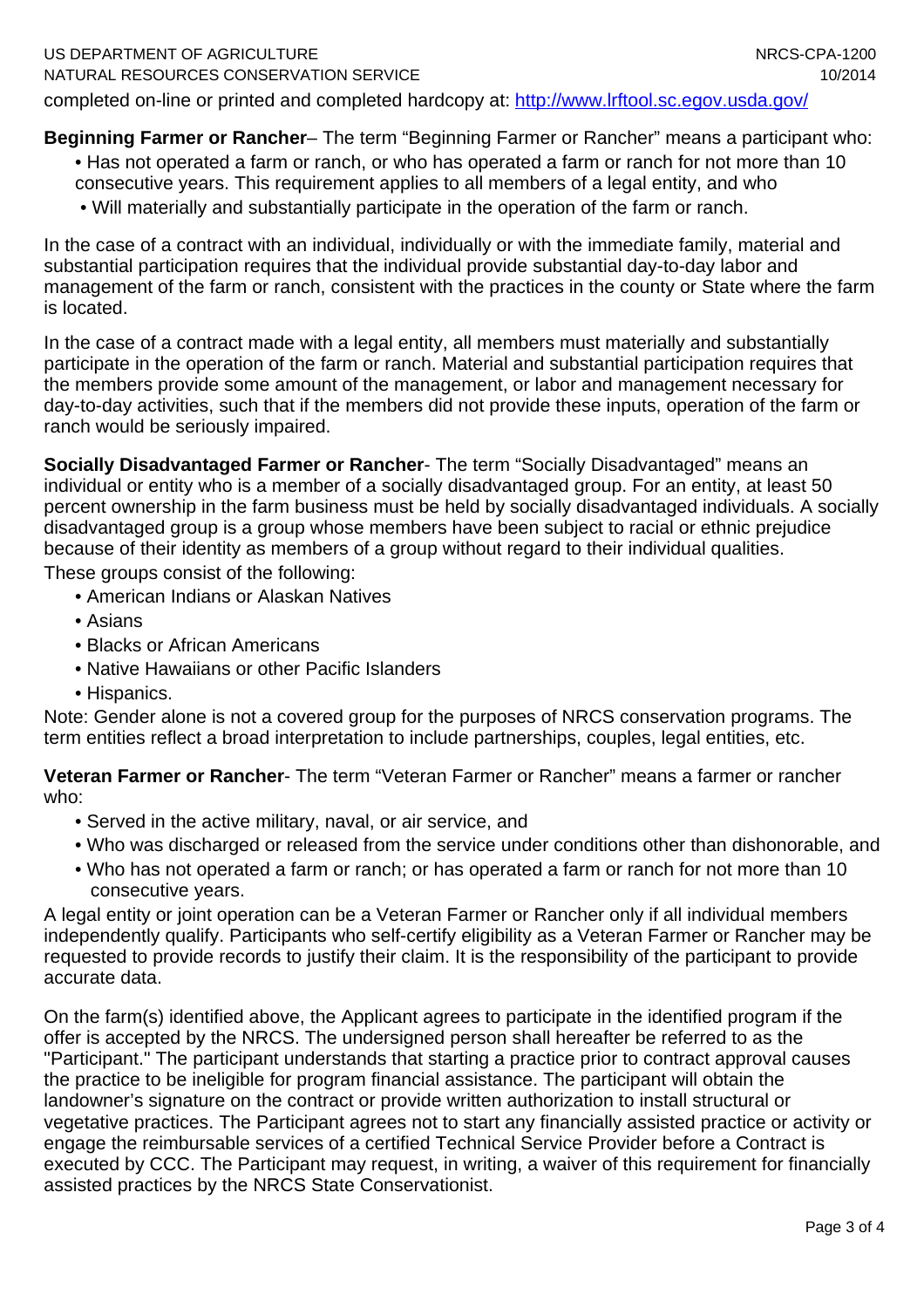#### US DEPARTMENT OF AGRICULTURE NATURAL RESOURCES CONSERVATION SERVICE

All participants that certify eligibility as a Limited Resource Farmer or Rancher, Beginning Farmer or Veteran Farmer or Rancher will provide all records necessary to justify their claim as requested by a NRCS representative. It is the responsibility of the Participant to provide accurate data to support all items addressed in this application at the request of NRCS. False certifications are subject to criminal and civil fraud statutes.

The Participant acknowledges that highly erodible land conservation/wetland conservation, adjusted gross income certifications, and member information for entities and joint operations are on file with the appropriate USDA Service Center Agency.

Each participant that is a non-individual is required to be registered in the CCR on SAM.gov before submitting this application and must provide a valid DUNS number on this application. Each applicable entity must continue to maintain an active registration with current information at all times during which it has a conservation program contract/agreement or an active application under consideration. NRCS may not enter into a conservation program contract/agreement with a non-individual until the all applicable DUNS and CCR requirements have been met. If a non-individual has not fully complied with these requirements by the time NRCS is ready to award the conservation program contract/agreement, NRCS may determine that the non-individual is not qualified to receive a conservation program contract/agreement and use that determination as a basis for making an award to another applicant.

#### **10.** ❑ **Yes** ❑ **No I have received a copy of the applicable conservation program contract appendix (Not applicable for ACEP-WRE).**

| <b>Applicant Signature</b> | Date |
|----------------------------|------|
|                            |      |

#### **NONDISCRIMINATION STATEMENT**

The U.S. Department of Agriculture (USDA) prohibits discrimination against its customers. If you believe you experienced discrimination when obtaining services from USDA, participating in a USDA program, or participating in a program that receives financial assistance from USDA, you may file a complaint with USDA. Information about how to file a discrimination complaint is available from the Office of the Assistant Secretary for Civil Rights. USDA prohibits discrimination in all its programs and activities on the basis of race, color, national origin, age, disability, and where applicable, sex (including gender identity and expression), marital status, familial status, parental status, religion, sexual orientation, political beliefs, genetic information, reprisal, or because all or part of an individual's income is derived from any public assistance program. (Not all prohibited bases apply to all programs.)

To file a complaint of discrimination, complete, sign, and mail a program discrimination complaint form, available at any USDA office location or online at http://www.ascr.usda.gov , or write to:

USDA Office of the Assistant Secretary for Civil Rights 1400 Independence Avenue, S.W. Washington, DC 20250-9410

Or call toll free at (866) 632-9992 (voice) to obtain additional information, the appropriate office or to request documents. Individuals who are deaf, hard of hearing, or have speech disabilities may contact USDA through the Federal Relay service at (800) 877-8339 or (800) 845-6136 (in Spanish). USDA is an equal opportunity provider, employer, and lender.

Persons with disabilities who require alternative means for communication of program information (e.g., Braille, large print, audiotape, etc.) should contact USDA's TARGET Center at (202) 720-2600 (voice and TDD).

#### **PRIVACY ACT STATEMENT**

The following statements are made in accordance with the Privacy Act of 1974 (U.S.C. 522a). Furnishing this information is voluntary; however, failure to furnish correct, complete information will result in the withholding or withdrawal of such technical or financial assistance. The information may be furnished to other USDA agencies, the Internal Revenue Service, the Department of Justice, or other state or federal law enforcement agencies, or in response to orders of a court, magistrate, or administrative tribunal.

This information collection is exempted from the Paperwork Reduction Act under 16 U.S.C. 3801 note and 16 U.S.C. 3846.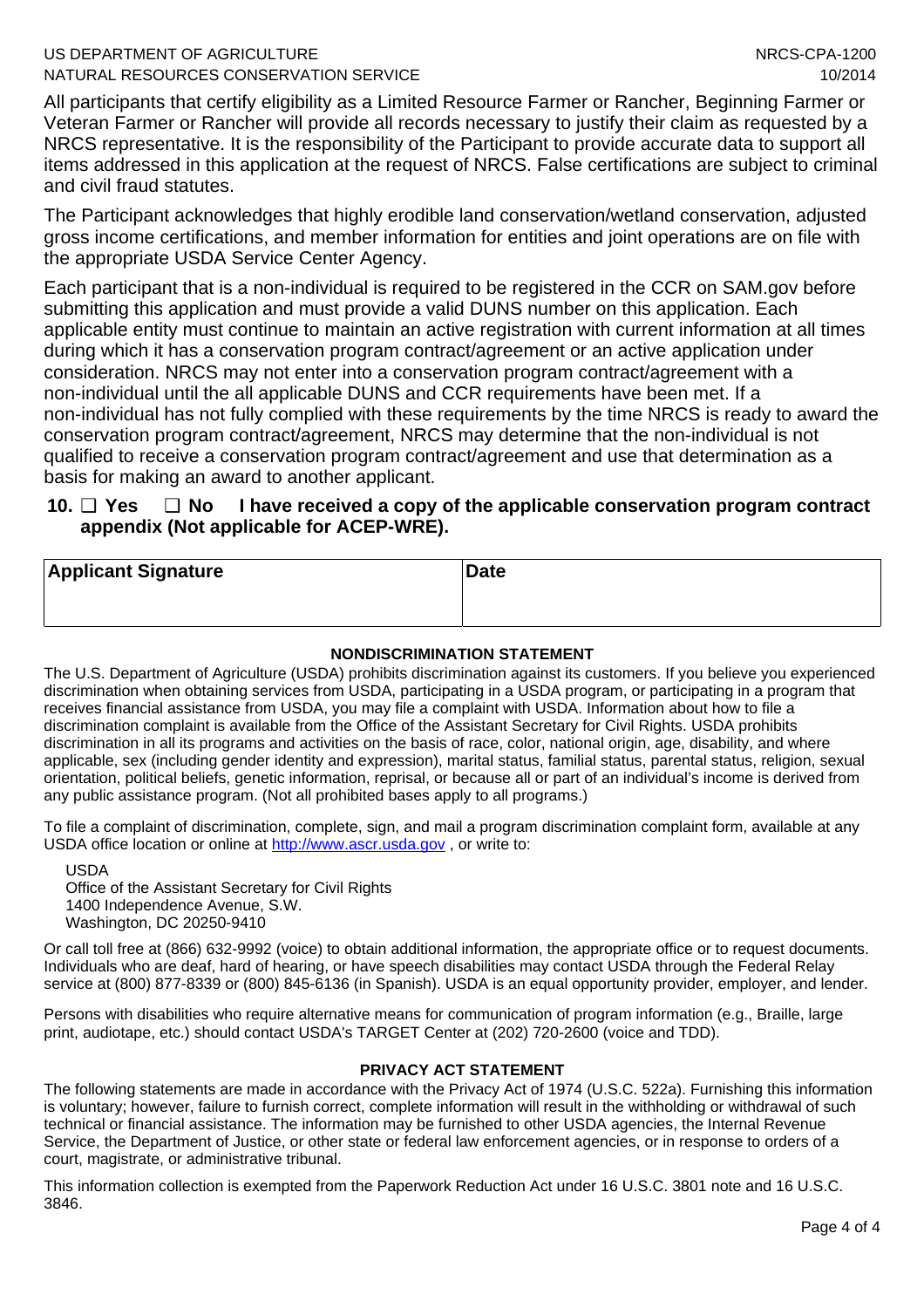#### **U. S. DEPARTMENT OF AGRICULTURE** Natural Resources Conservation Service (NRCS) On behalf of the Commodity Credit Corporation (CCC) **APPENDIX TO FORM NRCS-CPA-1202 CONSERVATION PROGRAM CONTRACT For Environmental Quality Incentives Program (EQIP)**

## **1 PROGRAM ELIGIBILITY REQUIREMENTS**

- **A** The Participant must complete and file Form AD-1026 Highly Erodible Land Conservation (HELC) and Wetland Conservation (WC) Certification or any successor form, and meet the requirements set forth therein, in accordance with Title XII of the Food Security Act of 1985, as amended. By signing this Conservation Program Contract (Contract), the Participant certifies that the Participant has completed and filed the AD-1026 and meets the payment eligibility requirements set forth in the Highly Erodible Land Conservation-Wetland Conservation (HELC-WC) provisions at 7 CFR part 12. AMA participants are not required to meet the HELC-WC provisions.
- **B** The Participant must meet the requirements of, complete and file Form CCC-941 (Average Adjusted Gross Income (AGI) Certification and Consent to Disclosure of Tax Information) or any successor form. By signing this Contract, the Participant certifies that the Participant has met the requirements of, completed, and filed the applicable form. A person or legal entity shall not be eligible to receive any benefit during a crop, fiscal, or program year, as appropriate, if the person or legal entity does not meet the adjusted gross income (AGI) limitations established by Section 1001D of the Food Security Act of 1985, as amended, and implemented through regulations at 7 CFR part 1400. The amount of any payment or benefit shall be reduced by an amount that is commensurate with the direct and indirect ownership interest in the entity of each person or legal entity who has income in excess of the applicable limitation specified.
- **C** The Participant must complete and file Form CCC-901 Member's Information, or its equivalent, if the Participant represents a business classified as a legal entity or joint operation by the U.S. Department of Agriculture (USDA) under 7CFR part 1400. The Farm Service Agency must be timely notified in writing of any changes to the member's information provided, including changes in membership due to death or otherwise as provided in 7 CFR part 1400.
- **D** The Participant must have control of the land for the duration of this Contract. By signing this Contract, the Participant certifies that the Participant will control the land subject to this Contract for the term of this Contract and shall, upon request, provide evidence to the Commodity Credit Corporation (CCC) demonstrating that such Participant has control of the land for that period. Where applicable, the Natural Resources Conservation Service (NRCS) will consult with the U.S. Department of Interior, Bureau of Indian Affairs (BIA) to determine Tribal land eligibility. The Participant shall not be eligible for Contract payments for any of the following: (1) practices or activities that the participant is required to implement to address non-compliance with the HELC and WC provisions at 7 CFR part 12 (AMA participants are not subject to HELC or WC provisions); NRCS-CPA-1202-CPC (appendix), Page 1 of 18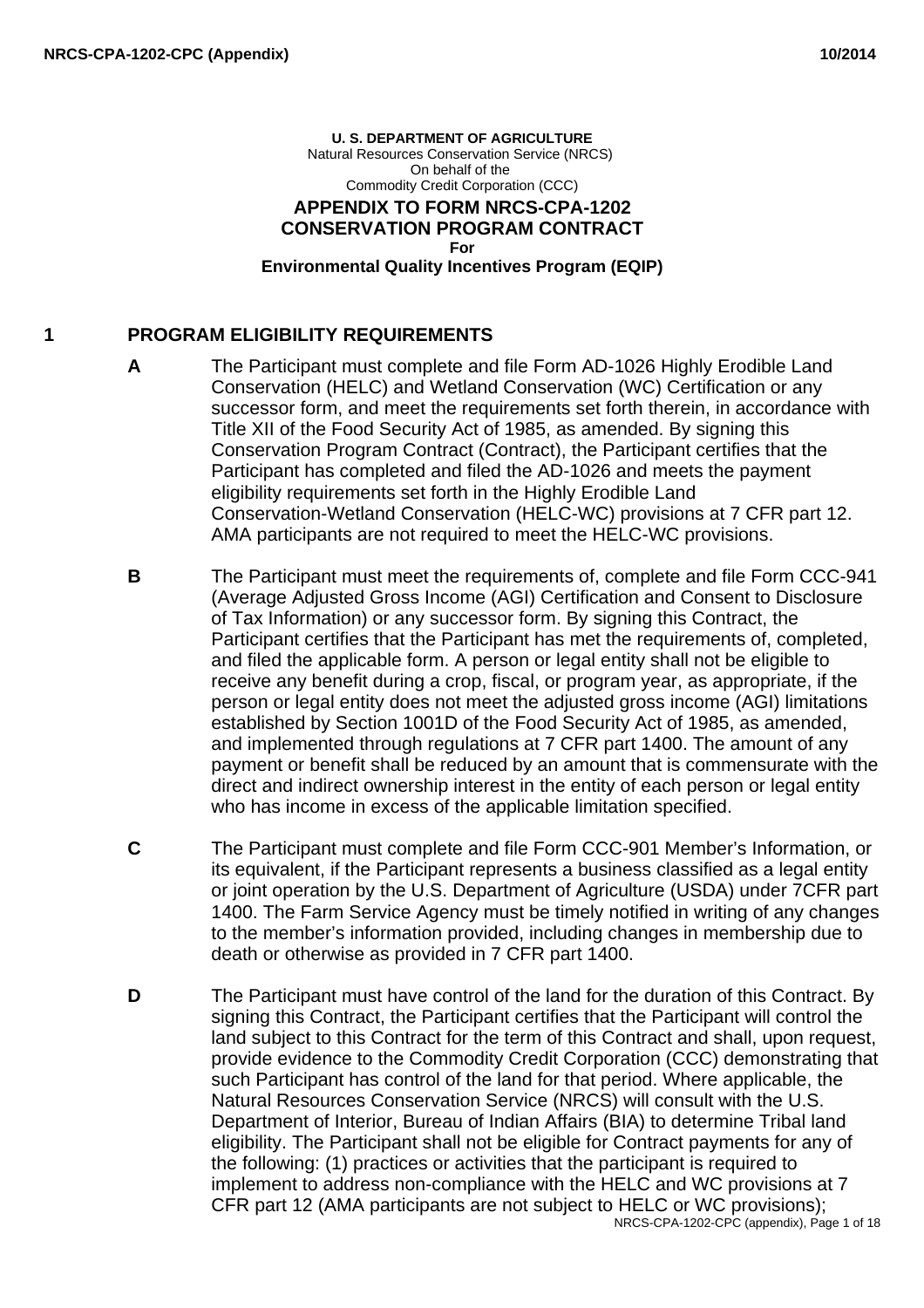(2) a non-land based structure that is not integral to a land based practice or activity; (3) practices and activities that were applied with financial assistance through any other USDA conservation program; (4) practices or activities that were initiated or implemented prior to contract obligation, unless a waiver was granted by the Chief prior to the practice or activity implementation; practices or activities that do not address an identified natural resource concern or result in conservation benefit; and (5) irrigation practices implemented for the purpose of water conservation or activities on land that does not meet applicable program irrigation history requirements.

- **E** Land otherwise eligible for the covered conservation programs shall not be eligible if the land is subject to a deed or other restriction prohibiting the application of the conservation plan and associated practices, activities, or where a benefit has or will be obtained from a Federal, or State agency (including political subdivisions and entities thereof) in return for the Participant's agreement not to implement the conservation plan and associated practices and activities on the land during the same time as the land would be enrolled in this Contract. By applying for the program Contract, the Participant certifies as a condition for payment that no such restrictions apply to the subject land.
- **F** The Participant is responsible for obtaining the authorities, permits, easements, or other approvals necessary for the implementation, operation, and maintenance of the conservation practices and activities in accordance with applicable laws and regulations. A Participant must comply with all laws and is responsible for all effects or actions resulting from the Participant's performance under this Contract.
- **G** The Participant will obtain the landowner's signature on the Contract or provide to NRCS written authorization from the landowner that identifies the Participant has authority to install structural or vegetative practices. The landowner's signature on the Contract for purposes of authorizing such practices, does not qualify the landowner for program payments unless all other program participation and payment eligibility requirements are met, as determined by NRCS.
- **H** The Participant must be an eligible producer as defined in 7 CFR part 1466 for EQIP or 7 CFR part 1465 for AMA.

## **2 OFFERS FROM APPLICANTS**

Form NRCS-CPA-1200, Conservation Program Contract Application executed by an eligible producer represents a request to enter into the program under the terms specified in this Contract Appendix.

# **3 AGREEMENT**

The Participant agrees to:

(1) Enroll eligible land into the program for the period of time as specified on Form NRCS-CPA-1202 beginning on the date this Contract is executed by CCC;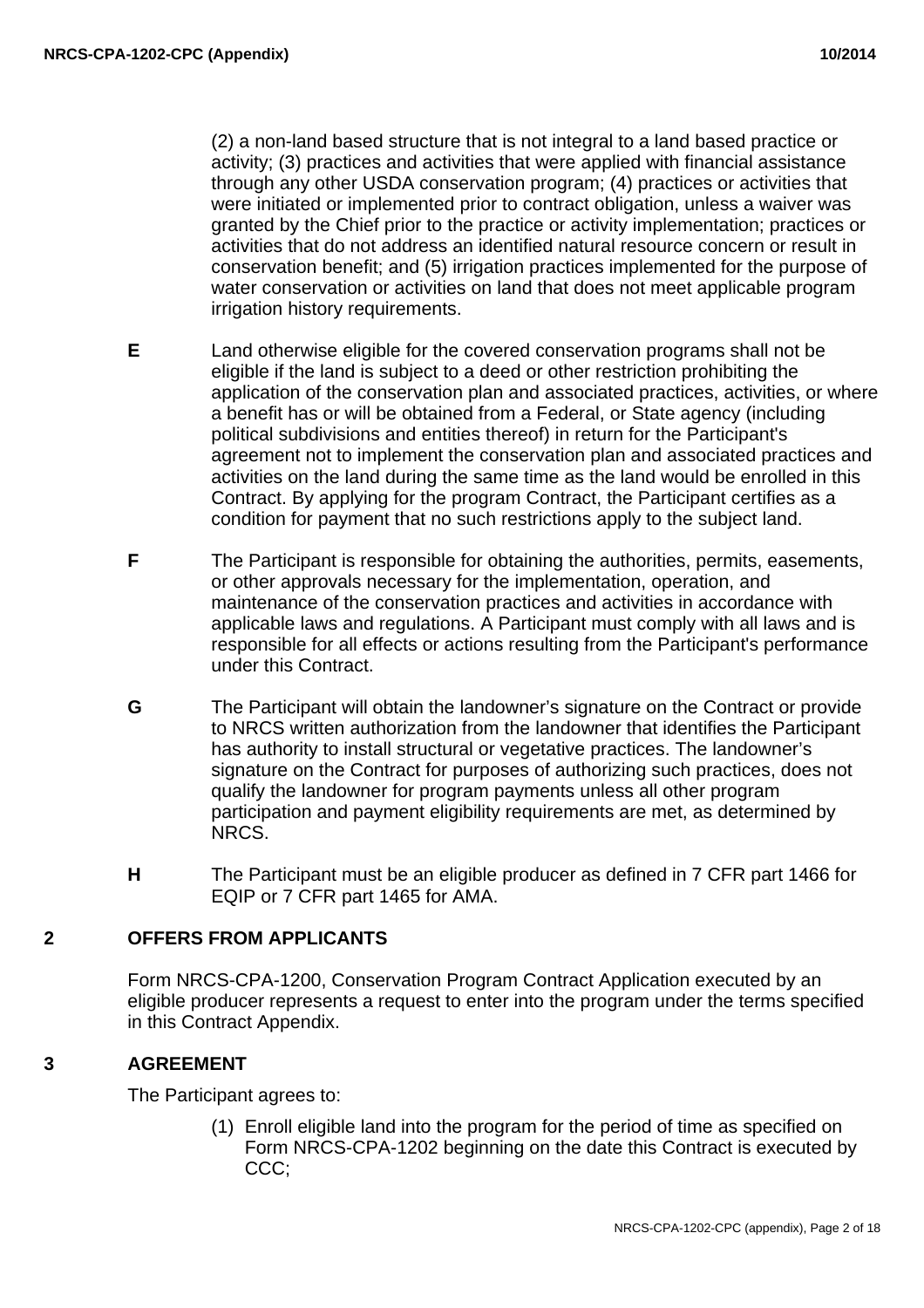- (2) Not start any financially assisted practice or activity or engage the reimbursable services of a certified Technical Service Provider (TSP) before this Contract is executed by CCC, unless a waiver is approved by the NRCS Chief. The Participant may submit a written request to waive this requirement for financially assisted practices;
- (3) Secure CCC funding for services obtained by the Participant from a certified TSP through contract development or contract modification with CCC before engaging the services of a TSP if CCC payment for TSP services is desired;
- (4) Apply or commence a financially-assisted practice or activity within the first 12 months from the date this Contract is executed by CCC unless a waiver is requested and approved by the NRCS Chief;
- (5) Establish or implement, to NRCS Standards and Specifications, conservation practices or activities described in this Contract as scheduled, to operate and maintain these practices or activities for the intended purpose and life span identified in this Contract, and to comply with the terms and conditions of this Contract and all applicable Federal, State, Tribal, and local laws. In cases where the land is transferred to new ownership or management during the contract period, the Participant must also ensure these responsibilities are transferred to subsequent owners or managers as provided herein;
- (6) Notify CCC within 60 days of the transfer of interest to an eligible transferee who accepts the contract's terms and conditions by completing Form NRCS-CPA-152 Conservation Program Contract Transfer Agreement, or the contract will be terminated;
- (7) Share responsibility for ensuring that Form NRCS-CPA-1155, Conservation Plan or Schedule of Operations, is accurate and complete. CCC has no authority to compensate participants for practices and/or activities that are not in the Contract at the time of obligation;
- (8) Not undertake any action on land under the Participant's control which tends to defeat the purposes of the program or statute authority, as determined by CCC;
- (9) Discontinue work or practice implementation and notify CCC immediately if during the construction of any practice a previously unknown or unidentified endangered species, cultural, archeological, or historical site is encountered;
- (10) Provide receipts, as necessary, as proof of payments, and to maintain proof of payment documentation for three (3) years after the end of the Federal fiscal year in which the practice or activity was completed, and to present this documentation to CCC within 30 days if selected for administrative compliance check;
- (11) Allow access to the land under Contract to the CCC representative or their agent, including NRCS or Technical Service Providers representing NRCS, for monitoring progress on this Contract. NRCS shall provide reasonable notification to the participant prior to entering the land under Contract;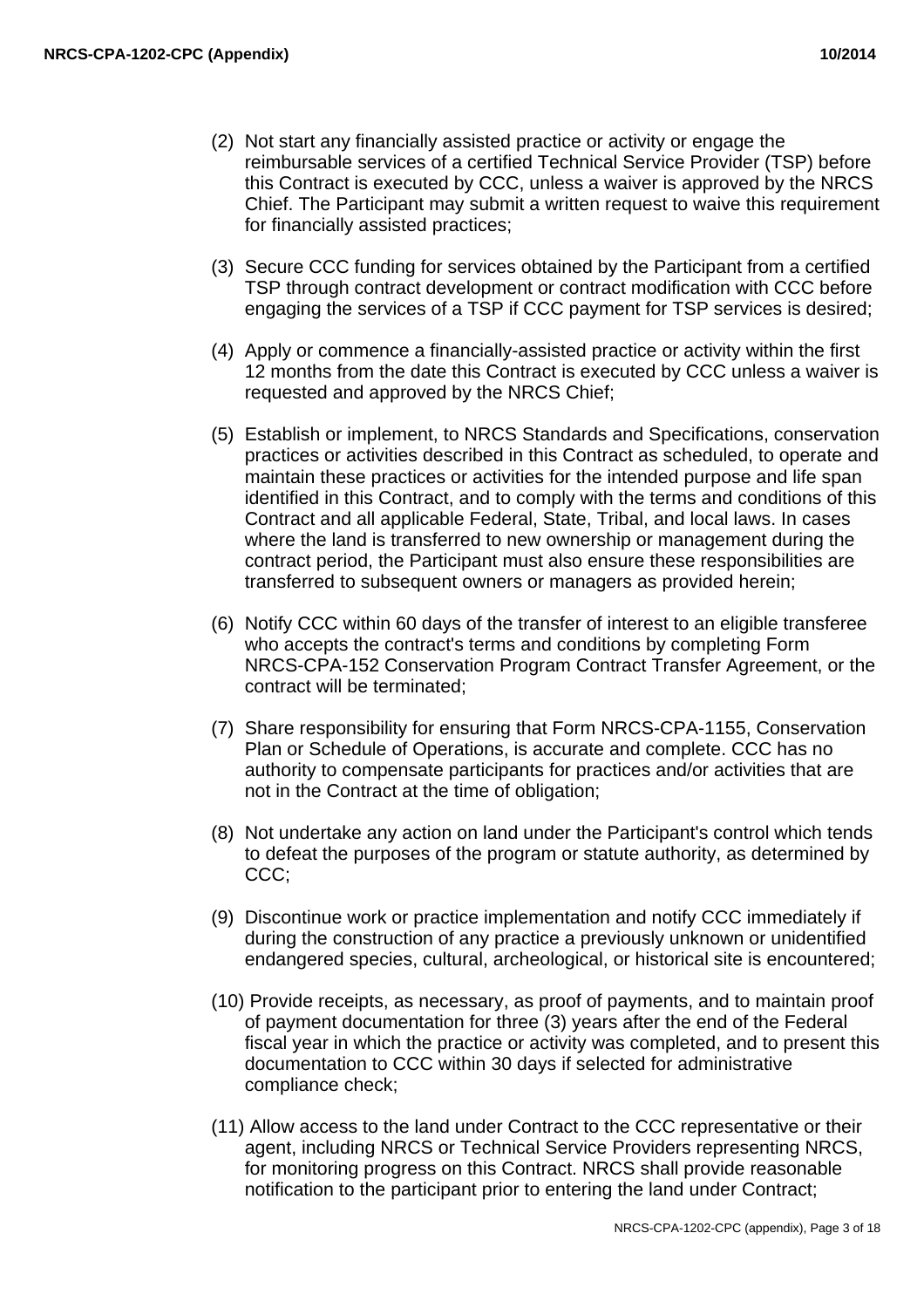- (12) Supply records and information as required by CCC to determine compliance with the Contract and requirements of the program within 30 days of request;
- (13) Develop and implement all practices identified in a comprehensive nutrient management plan (CNMP) in contracts associated with an Animal Feeding Operation (AFO) that include a waste storage or treatment facility; develop and implement all practices identified in a forest management plan (FMP) for all non-industrial private forestland (NIPF) subject to this Contract; and develop and carry-out and implement those conservation practices in the EQIP plan that are consistent with an organic system plan for contracts funded under the EQIP Organic Initiative (16 U.S.C. 3839aa-2(i)); and
- (14) Accept applicable program contract and payment limits as found in 7 CFR part 1400 and program regulations at 7 CFR part 1465 for AMA, and 7 CFR part 1466 for EQIP:
	- **AMA** payments received by a person or legal entity through all AMA sources (Including NRCS, Risk Management Administration, and Agricultural Marketing Service, or any agent acting on behalf of these agencies), shall not exceed a total of **\$50,000 per person or legal entity for any fiscal year**;
	- **EQIP** payments made to a person or legal entity may not receive, directly or indirectly, financial assistance payments under EQIP that, in aggregate, exceed **\$450,000** for all contracts entered into under EQIP by the person or legal entity during the period of fiscal years **2014 through 2018**. No single EQIP contract with a person or legal entity may exceed a total obligation greater than \$450,000.
	- **EQIP-Organic** Financial assistance payments funded under the EQIP Organic Initiative at 16 U.S.C. 3839aa-2(i) to a person or legal entity directly or indirectly, may not exceed in aggregate **\$20,000 per fiscal year or \$80,000 during any six-year period**.
		- (a) The following items are applicable to all of the above listed programs:

(i) Payments received in excess of these limits are improper payments and subject to immediate refund.

(ii) Annual and contract payment limitations may not be waived.

(iii) Split payments to avoid provisions of annual payment limitations are not allowed. When payment requests for satisfactorily completed practices exceed the annual or contract limitation for a person or legal entity, that portion that exceeds the limitation will not be deferred to the next fiscal year. The balance will be de-obligated and no provision for waiver to exceed the limitation is allowed.

(iv) Certification of completed practices will not be delayed or postponed to circumvent the annual payment limitations.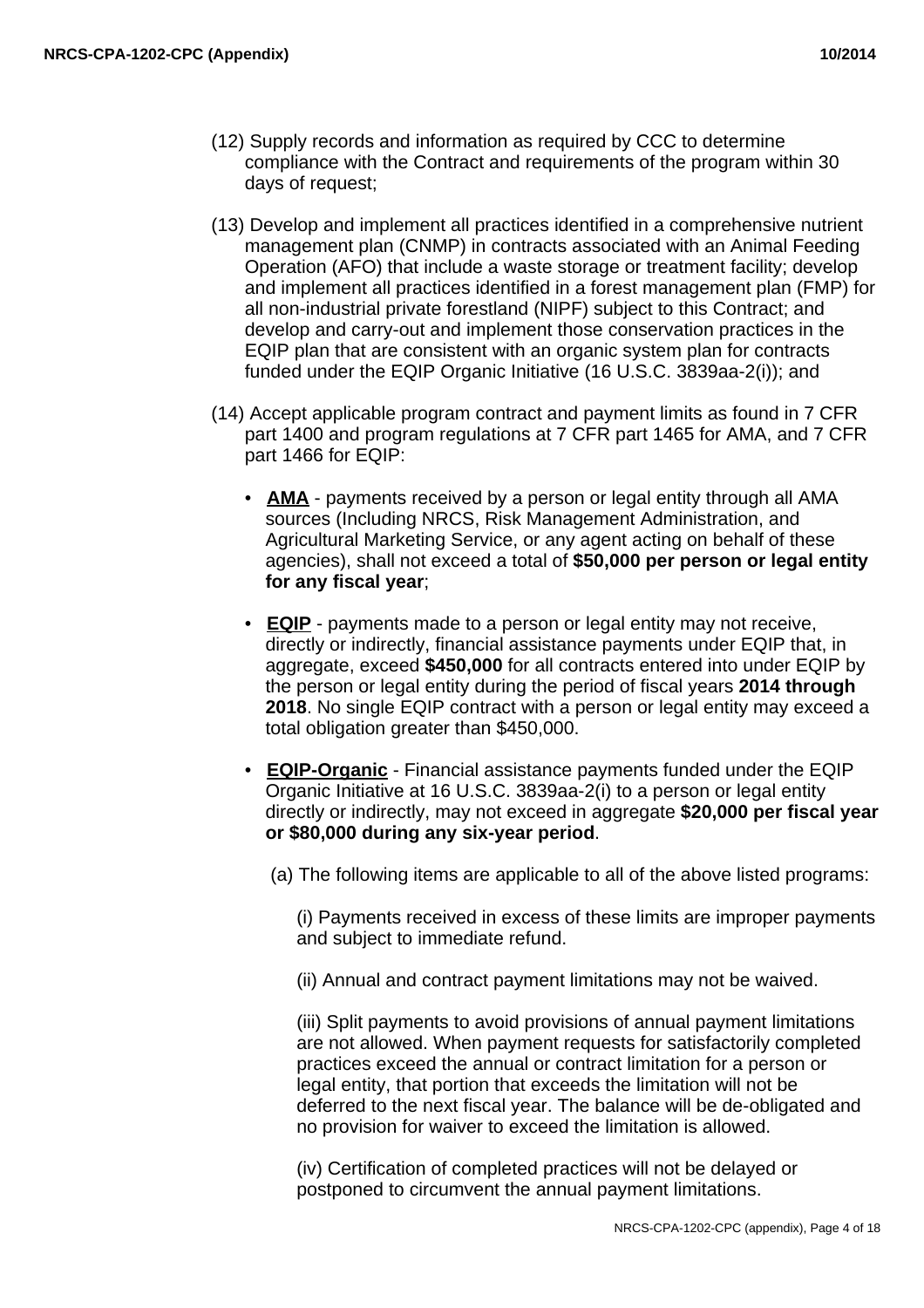Indian tribes are not subject to these payment and contract limitations, but must certify that no Tribal member will receive a benefit in excess of these limitations.

#### **4 CONSERVATION PLAN**

By signing the Contract, the Participant agrees:

- (A) that the NRCS-CPA-1155, Conservation Plan or Schedule of Operations is hereby incorporated as a part of the Contract; and
- (B) to implement and maintain the practices and activities as identified and scheduled on Form NRCS-CPA-1155 and in compliance with Paragraph 6 of this Appendix—Operation and Maintenance of Conservation Practices.

# **5 PAYMENTS**

- **A** Subject to the availability of funds, CCC will make payment at the rate specified in this Contract after a determination by CCC that an eligible conservation practice or activity has been implemented in compliance with the conservation plan, and in accordance with appropriate NRCS standards and specifications. In order to receive payment, the Participant, upon technical certification of the completed practice or activity, must execute and file with CCC a Form NRCS-CPA-1245, Practice Approval and Payment Application, and if requested, any applicable receipts or invoices, as necessary. Except for reasons beyond the control of the Participant, failure of the Participant to report completion of practices or activities on Form NRCS-CPA-1245 during the contract period of performance will result in forfeiture of all rights to payment under this Contract.
- **B** Payments will be issued based on the payment rate and the amount of the actual practice extent implemented, as documented on Form NRCS-CPA-1245. Form NRCS-CPA-1155, Plan/Schedule of Operations and Form NRCS-CPA-1156, Revision of Plan/Schedule of Operations or Modification of a Contract reflect the applicable payment rate(s) in effect for the fiscal year of Contract obligation. Payment rates reflect costs associated with implementation of the approved conservation practice but do not include potential costs associated with the operation and maintenance of practices, per Paragraph 6 of this Appendix. Costs associated with operation and maintenance of a practice for the intended lifespan are the responsibility of the Participant.
- **C** In order to be reimbursed for technical services approved under this agreement and performed by a certified TSP hired by the Participant, a Participant must execute a request for payment on Form NRCS-CPA-1245. The Participant must also submit to CCC an invoice from the certified TSP for the work performed, as well as any documentation CCC may require in order to ensure that the technical services were carried out in accordance with NRCS requirements. It is the Participant's responsibility to ensure that the technical services obtained from a certified TSP hired by the Participant meet program requirements. CCC will not reimburse the Participant if the technical services provided by the TSP do not meet the program requirements. If CCC terminates this Contract as provided under Paragraph 11 of this Appendix, CCC may seek refund of any TSP payments made to the Participant.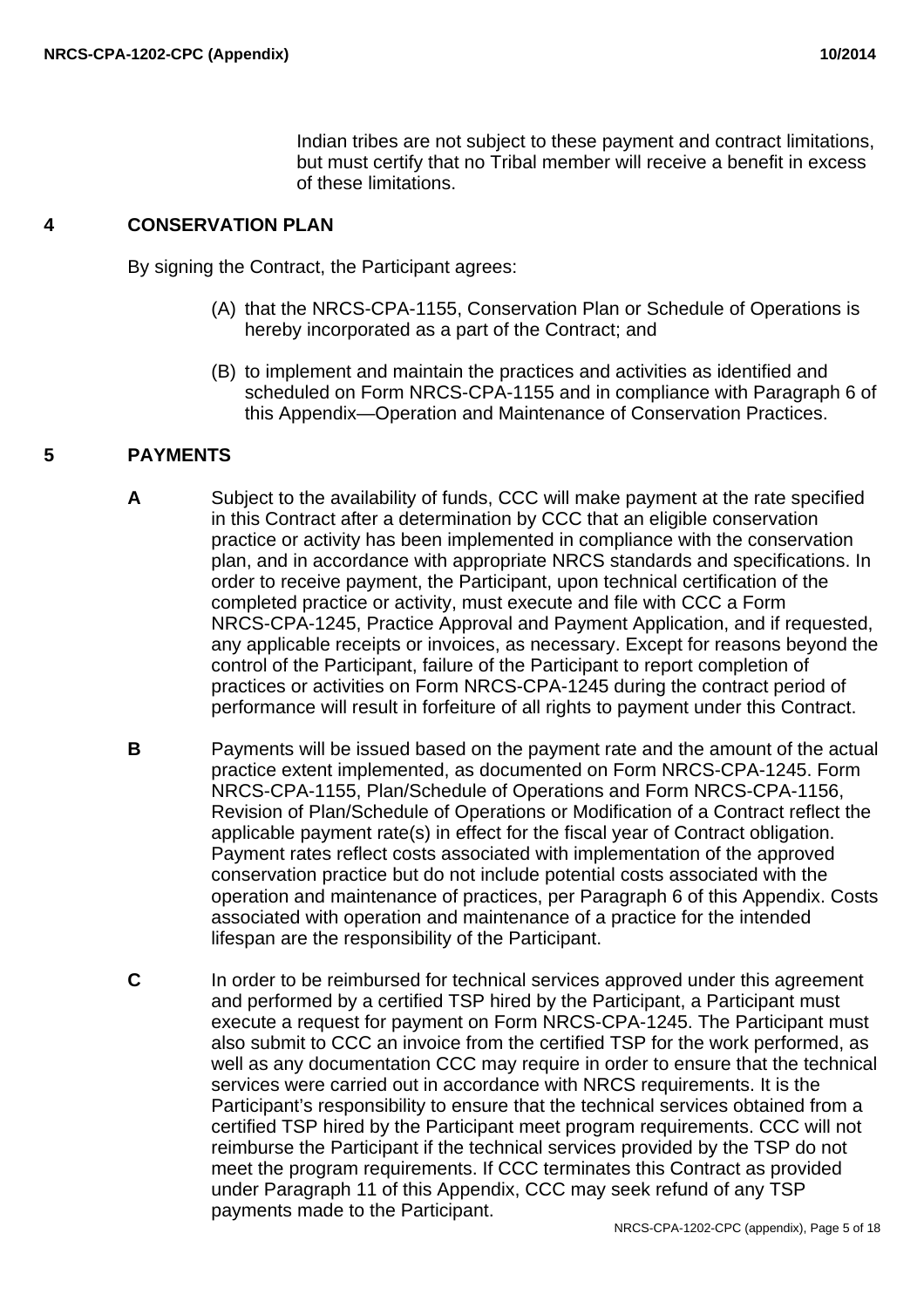- **D** All payments received as part of a Contract are reported to the United States Internal Revenue Service (IRS). For information related to tax liabilities, it is recommended that the Participant consult with a tax accountant or refer to IRS publication 225 "Farmers Tax Guide" or successor IRS publications.
- **E** Payments will only be issued for practices or activities that are completed within the contract period of performance and meet or exceed the practice standards described in the NRCS Standards and Specifications.
- **F** Collection of amounts due from a Participant for improper payment or any other reason will follow procedures of 7 CFR part 1403. NRCS will notify the Participant and provide the reason for the collection and the amount owed. Unpaid debts accrue interest due to the CCC beginning 30 days after the billing date at the current value of funds rate published in the Federal Register by the United States Department of Treasury.
- **G** Any Participant that will receive any share of a payment made for the implementation of this Contract must be a signatory on the Contract and eligible for such payment. Any Participant on the Contract may approve payment applications for the Contract unless signature authority is specifically not granted or assigned on the Contract form NRCS-CPA-1202 or NRCS-CPA-152.
- **H** Any payment that has or will be received through another USDA program or from other sources must be disclosed to the NRCS Approving Official at the time a payment application, NRCS-CPA-1245, is submitted. NRCS may reduce payments to account for the funds received from other sources in accordance with program requirements.
- **I** Historically underserved EQIP participants, as determined by CCC, may receive advance payments up to 50 percent of the amount needed to implement conservation practices for the purpose of purchasing "immediately needed" materials and services. The scheduled practice for which the advance is requested must have an NRCS approved practice design prior to issuance of the advance payment. If funds provided in advance are not expended during the 90-day period beginning on the date of receipt of the funds, the funds shall be returned to the CCC within a reasonable timeframe, as determined by CCC. Advanced payments will be subject to all terms and conditions including those identified in Paragraph 12 of this Appendix—Recovery of Costs.
- **J** If a Participant receiving a Contract payment is indebted to another Federal agency and the outstanding debt has been referred to the Treasury Offset Payment System, the Contract payment due to the Participant will be reduced by Treasury for the amount owed the U. S. Government. Though the Participant will not be notified by NRCS that a payment offset has occurred, NRCS records will reflect full Contract payment to the Participant.
- **K** Contract payments will not be delayed for practices completed while in non-compliance with the HELC-WC provisions or for the purpose of circumventing the payment eligibility requirements as set forth in 7 CFR part 12.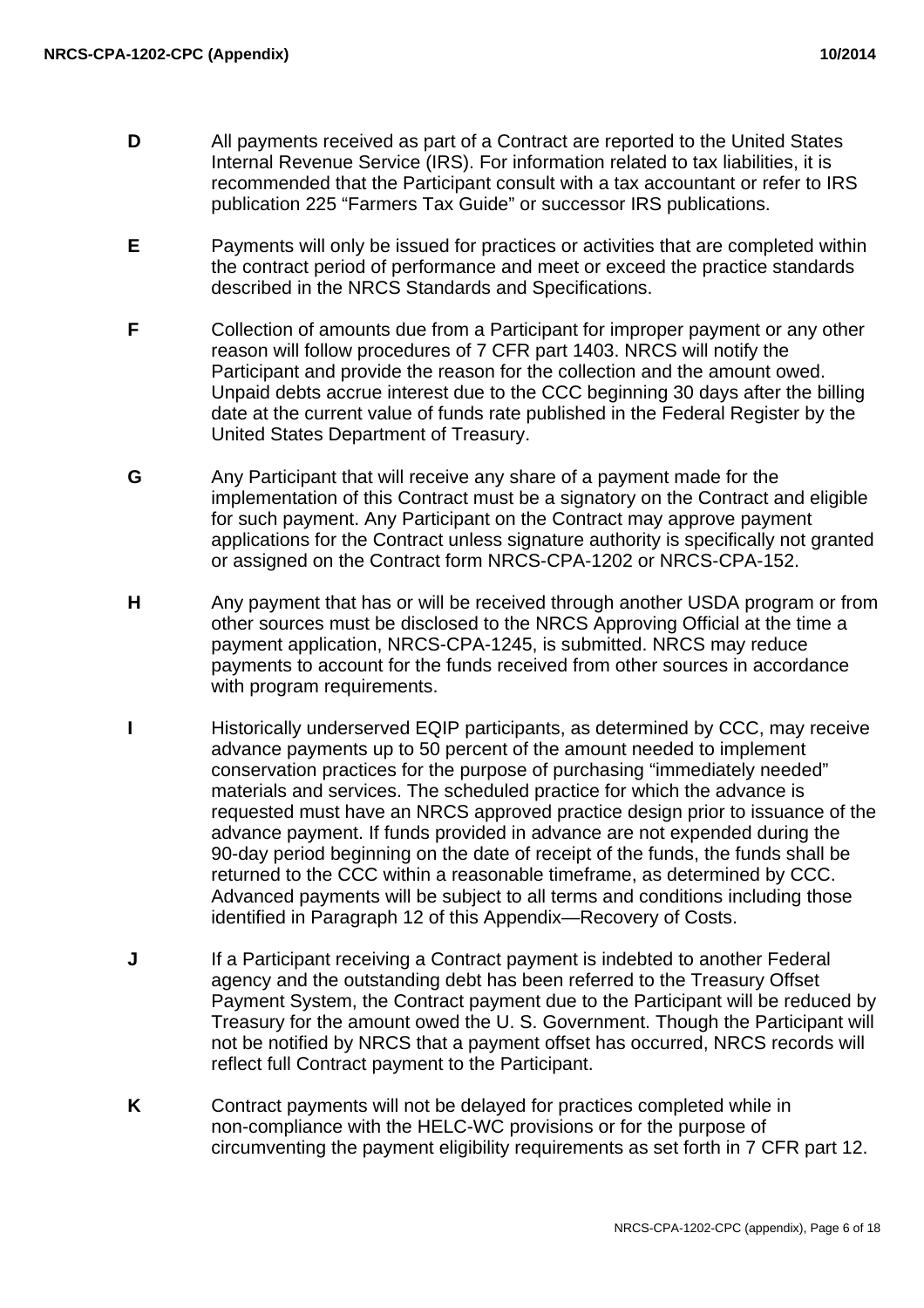#### **6 OPERATION AND MAINTENANCE OF CONSERVATION PRACTICES (Operation and Maintenance Agreement)**

The Participant agrees to operate and maintain all conservation practices included within this Contract for the practice lifespan as listed on Form NRCS-CPA-1155, Conservation Plan or Schedule of Operations, and any subsequent practices resulting from revisions on Form NRCS-CPA-1156, Revision of Plan/Schedule of Operations or Modification of a Contract. This requirement also extends to those conservation practices installed before Contract execution, but included in the Contract because their maintenance is necessary to obtain the environmental benefits agreed upon in this Contract and reflected in the ranking process.

- **A** The term Operation and Maintenance (O&M) as used in the Contract shall collectively include:
	- **Operation:** The administration, management, and performance of non-maintenance activities necessary to keep a practice safe and functioning as planned;
	- **Maintenance:** The recurring activities necessary to retain or restore a practice in a safe and functioning condition, including, but not limited to, the management of vegetation, the repair or replacement of failed components or conservation practices, the prevention or treatment of deterioration, and the repair of damages caused by vandalism or negligence, but excluding damage caused by a local, state or nationally recognized natural disaster;
	- **Repair:** The actions to return a deteriorated, damaged, abandoned, or failed practice and/or component to an acceptable and functional condition; and
	- **Replacement:** The removal of a practice or component and installation of a similar, functional practice or component.
- **B** The Participant is responsible for the O&M activities and acknowledges that these activities may require labor, funds, and management in order to ensure the appropriate program purposes are met.
- **C** The Participant O&M responsibilities begin when the practice installation is completed, as determined by NRCS, and shall continue through the end of the practice lifespan.
- **D** The Participant acknowledges that the "practice lifespan" is the time period in which the conservation practices are to be used and maintained for their intended purposes as defined by NRCS technical references and documented on either Forms NRCS-CPA-1155 or NRCS-CPA-1156.
- **E** Specific O&M requirements for conservation practices covered within this Contract are defined in the conservation practice standard and are documented within the conservation plan narrative, Contract provision, and/or job sheet.
- **F** The Participant acknowledges that conservation practices installed before the contract execution, but included in the Contract to obtain the environmental benefits agreed upon within the application ranking process, must be operated NRCS-CPA-1202-CPC (appendix), Page 7 of 18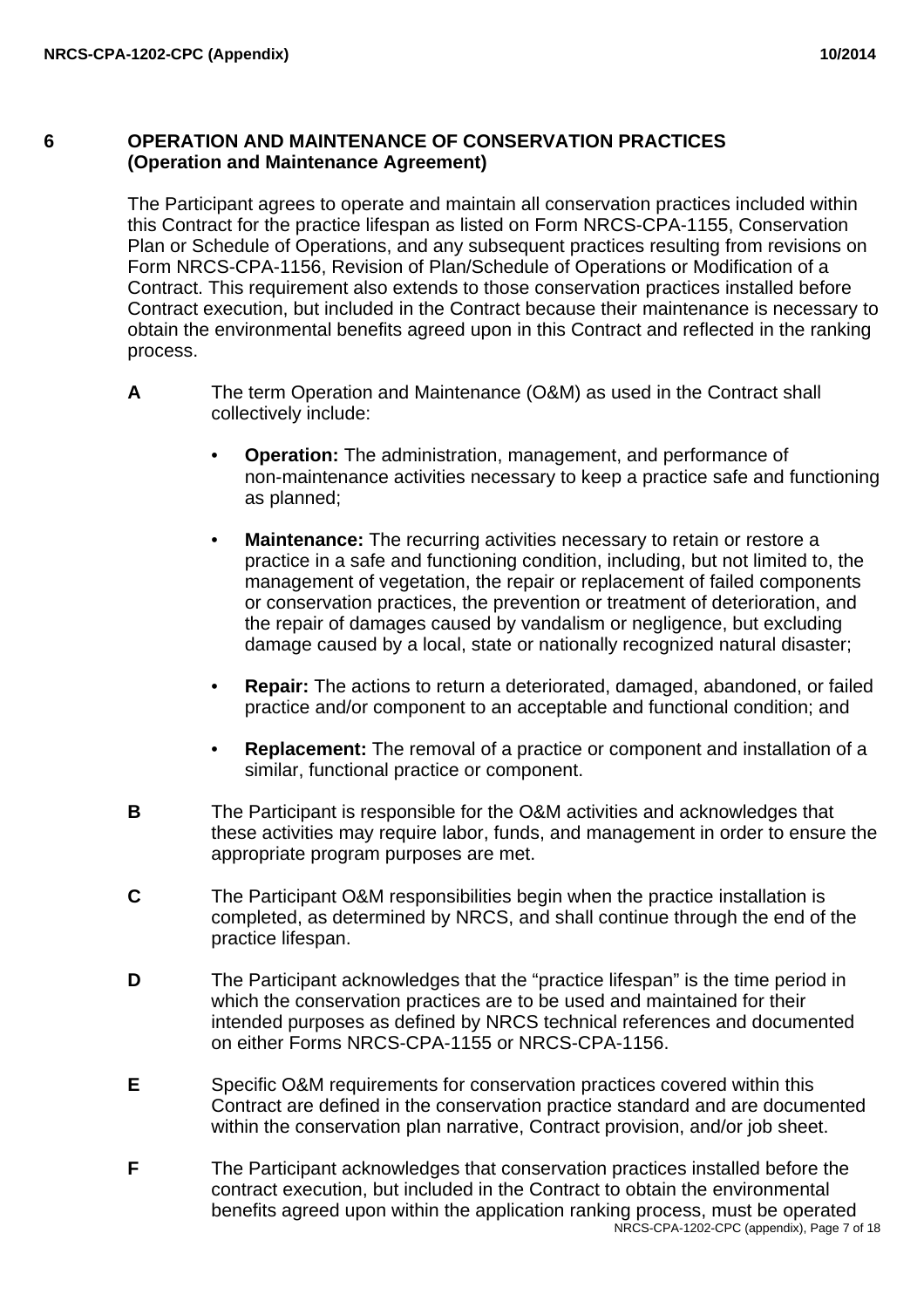and maintained as specified in the Contract and within this paragraph.

**G** The Participant agrees to the O&M requirements as listed within this Paragraph (6) and failure to carry-out the terms and conditions listed may result in CCC termination of this Contract. (Refer to Paragraph 11 of this Appendix—Contract Termination).

#### **7 PROVISIONS RELATING TO TENANTS AND LANDLORDS**

No payment will be approved for the current year if CCC determines that any of the following conditions exist:

- (1) The landlord or operator has not given the tenants that have an interest in the agricultural operation covered by the Contract, or that have a lease that runs through the Contract term at the time of sign-up, an opportunity to participate in the benefits of the program.
- (2) The landlord or operator has adopted any other scheme or device for the purpose of depriving any tenant of any benefits to which such tenant would otherwise be entitled. If any such conditions occur or are discovered after payments have been made, all or any part of the payments, as determined by CCC, must be refunded according to Paragraph 5F of this Appendix and no further payments shall be made.

## **8 MISREPRESENTATION AND SCHEME OR DEVICE**

- **A** A Participant who is determined to have erroneously represented any fact affecting a determination with respect to this Contract and the regulations applicable to this Contract, adopted any scheme or device which tends to defeat the purposes of this Contract, or made any fraudulent representation with respect to this Contract, will not be entitled to payments or any other benefits made under this Contract. The Participant must refund to CCC all payments received plus interest. In addition, CCC may terminate the Participant's interest in all conservation program contracts.
- **B** CCC will charge interest on monies it determines to be due and owing to CCC under this Contract. Under debt collection procedures, unpaid bills accrue interest beginning 30 days after the billing date. The interest rate will be determined using the current value of funds rate, published annually in the Federal Register by the United States Department of Treasury.
- **C** The provisions of this Paragraph of the Appendix shall be applicable in addition to any other criminal and civil fraud statutes.

## **9 CHANGES TO TERMS AND CONDITIONS OF THIS CONTRACT**

- **A** CCC may unilaterally cancel this Contract when the implemented practice would cause adverse impacts to significant cultural and/or environmental resources without mitigation action unless CCC and the Participant modify this Contract to address such impacts.
- **B** Subject to the availability of funds, CCC may adjust the amount of payment for a single contract item (practice or activity) by not more than five hundred dollars NRCS-CPA-1202-CPC (appendix), Page 8 of 18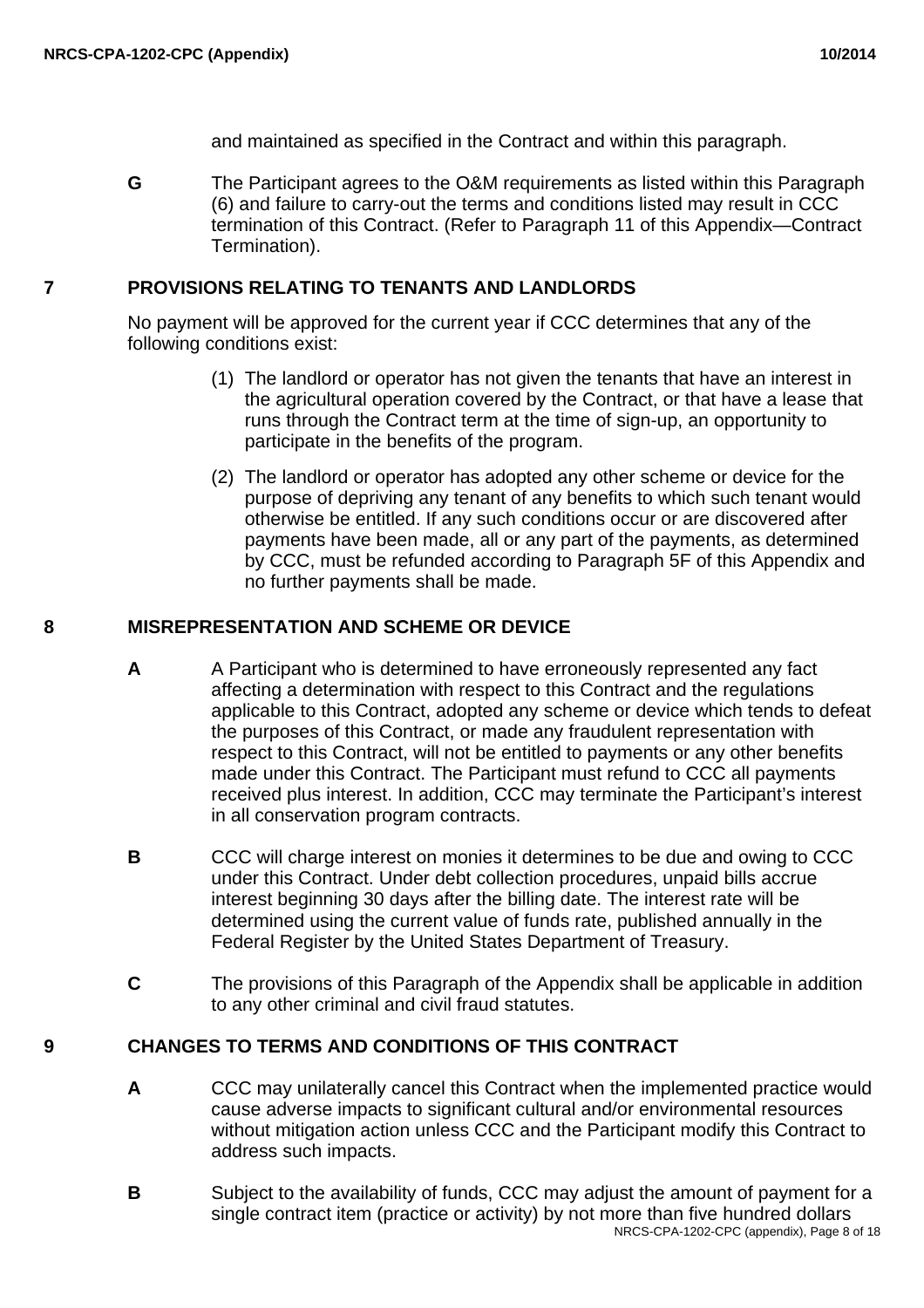(\$500) as the result of an increase in the number of units performed (quantity variation) by the Participant.

- **C** The Participant and CCC may modify this Contract by mutual agreement when:
	- (1) Both the Participant and CCC agree to this modification;
	- (2) At the request of the Participant, and upon approval of CCC, the modification is consistent with the purposes of the program; and
	- (3) A transfer of this Contract occurs, provided CCC approval is obtained, and an eligible transferee accepts all terms and responsibilities under this Contract including operation and maintenance of those practices already installed or to be installed.
- **D** CCC uses a payment schedule to document estimated costs incurred and income foregone associated with practice implementation to justify the payment rates used in this Contract. Each payment schedule has a range of potential practice payment scenarios that represent the typical costs associated with implementation of a conservation practice under various site and related conditions. The payment rates incorporated into this Contract are based upon a practice payment scenario within the payment schedule that CCC determined best approximates the site conditions for this Contract. The Participant and CCC may modify this Contract by mutual agreement to substitute a different practice payment scenario upon which to base the payment rates used in this Contract provided that CCC determines, in its sole discretion that:
	- (1) Substantive design changes are required prior to practice installation;
	- (2) CCC determines that the proposed substitute scenario is within the existing payment schedule associated with this Contract and better approximates the site conditions as identified by the design changes;
	- (3) There is sufficient difference in implementation requirements between the original payment scenario and the substitute payment scenario to increase or decrease the estimated practice payment by more than 10 percent;
	- (4) Practice specifications are clearly documented in the practice narrative or substitute payment scenario description; and
	- (5) The planned practice has not been implemented.
- **E** All modifications that require CCC approval must be approved in writing by the authorized CCC official and the Participant or an individual granted signature authority through a valid Power of Attorney filed in the local Service Center. Any Participant on the Contract may approve modifications for the Contract on behalf of all participants unless such signature authority is specifically denied on the NRCS-CPA-1202.

## **10 CORRECTIONS**

CCC reserves the right to correct all errors in entering data or the results of computations NRCS-CPA-1202-CPC (appendix), Page 9 of 18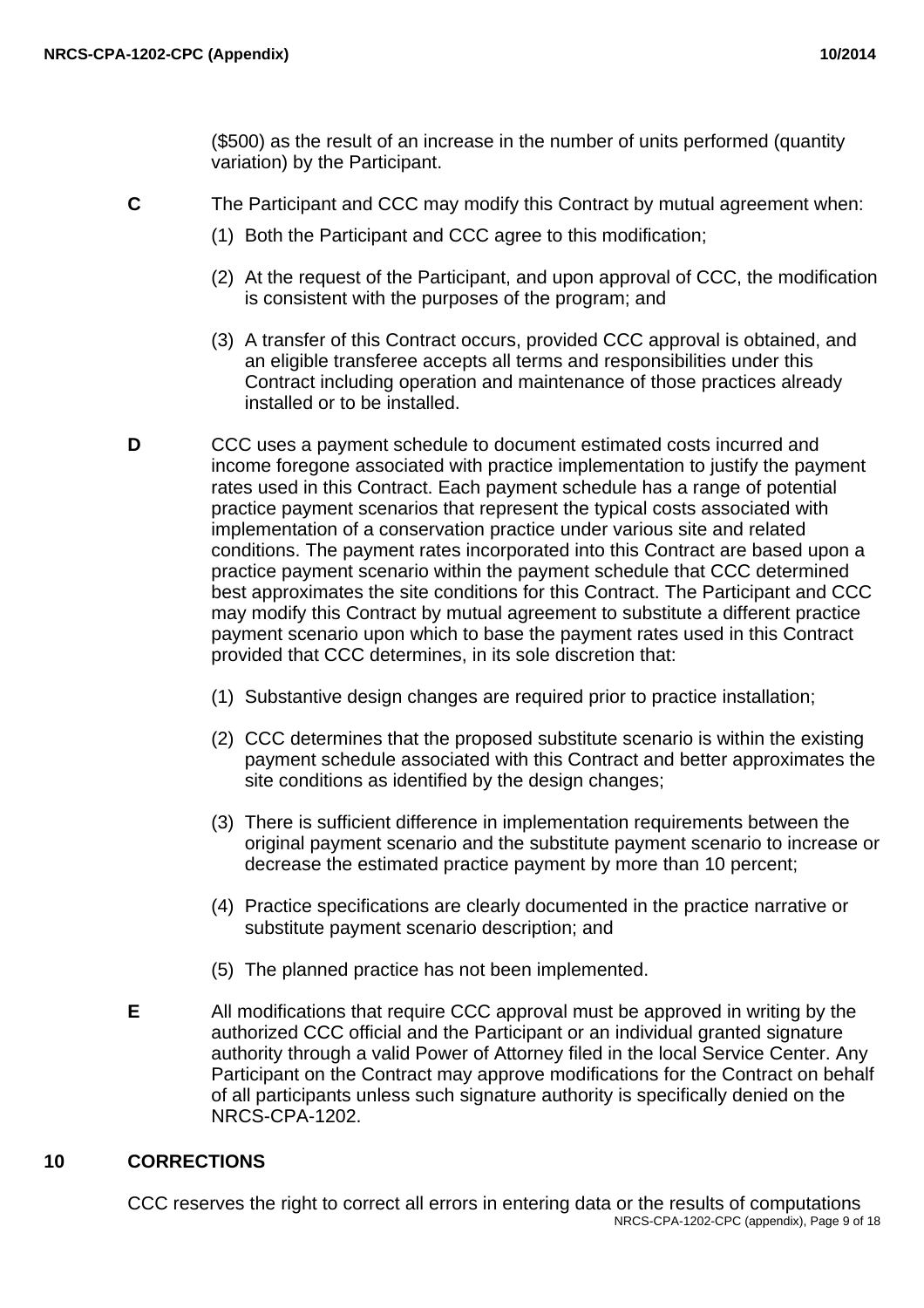in this Contract. If the Participant does not agree to such corrections, CCC shall terminate the Contract.

## **11 CONTRACT TERMINATION**

- **A** If a Participant fails to carry-out the terms and conditions of this Contract, CCC may terminate this Contract. CCC may require the Participant to refund payments received under this Contract, or if not terminated, require the Participant to accept such adjustments in subsequent payments as are determined to be appropriate by CCC. Refunds shall be subject to the provisions in Paragraph 5F of this Appendix.
- **B** The CCC may terminate this Contract, in whole or in part, without liability, if CCC determines that continued operation of this Contract will result in the violation of a statute or regulation, or if CCC determines that termination would be in the public interest.
- **C** The Contract terminates upon death of the Participant unless the Participant appointed an Executor or other Estate Representative to act on the Participant's behalf and such Executor or Estate Representative transfers the Contract to an eligible person or legal entity within 60 days of the Participant's death and such transfer is approved by CCC.

# **12 RECOVERY OF COST**

- **A** In the event a Participant violates the terms of this Contract, the Participant voluntarily terminates this Contract before any contractual payments have been made, or this Contract is terminated with cause by CCC, the CCC will incur substantial costs in administering this Contract which may not be possible to quantify with certainty. Therefore, in addition to the refund of payments as set forth in Paragraph 11 of this Appendix, the **Participant agrees to pay, at the time of termination, liquidated damages in an amount equal to 10 percent of the total financial assistance obligated to the Participant in this Contract,** at the time of obligation. This liquidated damages payment is for recovery of administrative costs and technical services and is not a penalty.
- **B** The Participant may be required by the CCC to refund all or a portion of any assistance earned under the program if the Participant sells or loses control of the land under this Contract and the new owner or transferee is not eligible for the program, or refuses to assume responsibility under the Contract.

# **13 PERIOD OF PERFORMANCE**

This Contract is effective when signed by the Participant and executed by an authorized representative of CCC and shall have a term not to exceed 10 years from date of approval by CCC as indicated on the NRCS-CPA-1202 or NRCS CPA-1156. Except as otherwise provided for herein, this Contract may not be terminated or modified unless by mutual agreement between the parties. Within the dates established by CCC, this Contract must be signed by all required Participants. In the event that a statute is enacted during the period of this Contract which would materially change the terms and conditions of this Contract, the CCC may require the Participant to elect between modifying this Contract consistent with the provisions of such statute or Contract termination.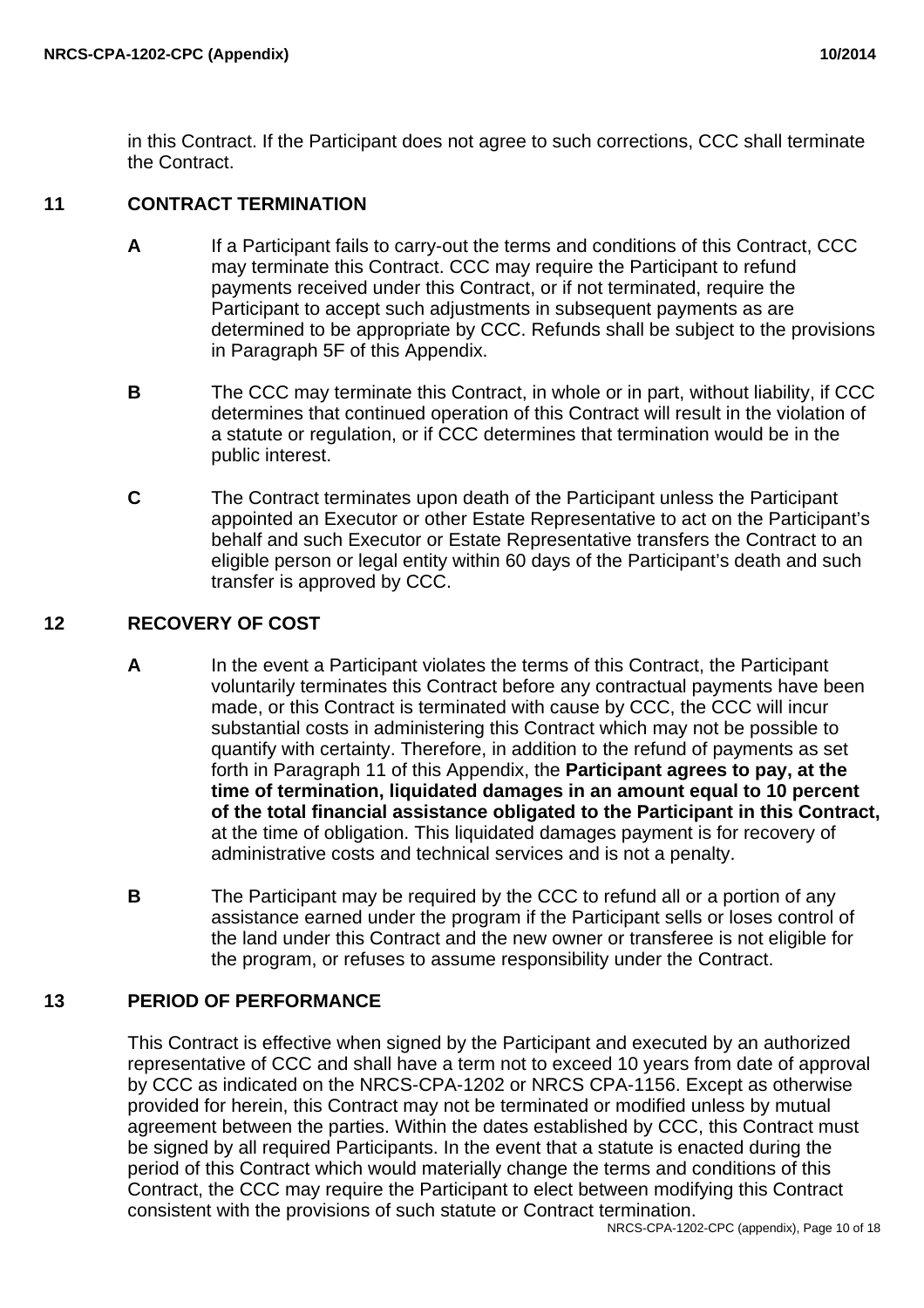# **14 GENERAL TERMS**

- **A** The regulations in 7 CFR part 1465 for AMA, 7 CFR part 1466 for EQIP and any other applicable regulations are incorporated, by reference, herein. In the event of a conflict between these regulations and the terms of this Appendix, the provisions of the regulations will prevail.
- **B** This Contract shall be carried out in accordance with all applicable Federal statutes and regulations. Any ambiguities in this Contract and questions as to the validity of any of its specific provisions shall be resolved in favor of CCC so as to give maximum effect to the conservation purposes of this Contract.
- **C** NRCS is administering this Contract on behalf of the CCC. Therefore, where this Contract refers to "CCC", NRCS may act on its behalf for the purposes of administering this Contract. When the term "Participant" is used in this Contract, it shall be construed to mean all Participants signing this Contract. Likewise, when the term "Applicant" is used in this Contract, it means all Applicants signing the program application.
- **D** Certification Regarding Debarment, Suspension, and Other Responsibility Matters - Primary Covered Transactions (7 CFR part 3017 or 2 CFR part 417 and 2 CFR part 180, as applicable).
	- (1) The Participant certifies to the best of the Participant's knowledge and belief, that the Participant and his or her principals:
		- (a) Are not presently debarred, suspended, proposed for debarment, declared ineligible, or voluntarily excluded from covered transactions by any Federal department or agency;
		- (b) Have not within the three-year period preceding this agreement had a criminal conviction or civil judgment rendered against them for commission of fraud in connection with obtaining, attempting to obtain, or performing a public (Federal, State or local government) contract, including violation of Federal or State antitrust statutes or commission of embezzlement, theft, forgery, bribery, falsification or destruction of records, making false statements, or receiving stolen property;
		- (c) Are not presently indicted for or otherwise criminally or civilly charged by a governmental entity (Federal, State, or local) with commission of any of the offenses set forth above in Paragraph 14D(1)(b) of this certification; and
		- (d) Have not within the three-year period preceding this agreement had one or more public contracts (Federal, State or local) terminated for cause or default.
	- (2) If the Participant is unable to certify to any of the statements set forth in paragraph 14D (1), the Participant shall attach an explanation to this agreement. The Participant must notify CCC immediately if the circumstances supporting certification of any of such statements change or the Participant may incur additional liability or penalties in accordance with applicable law.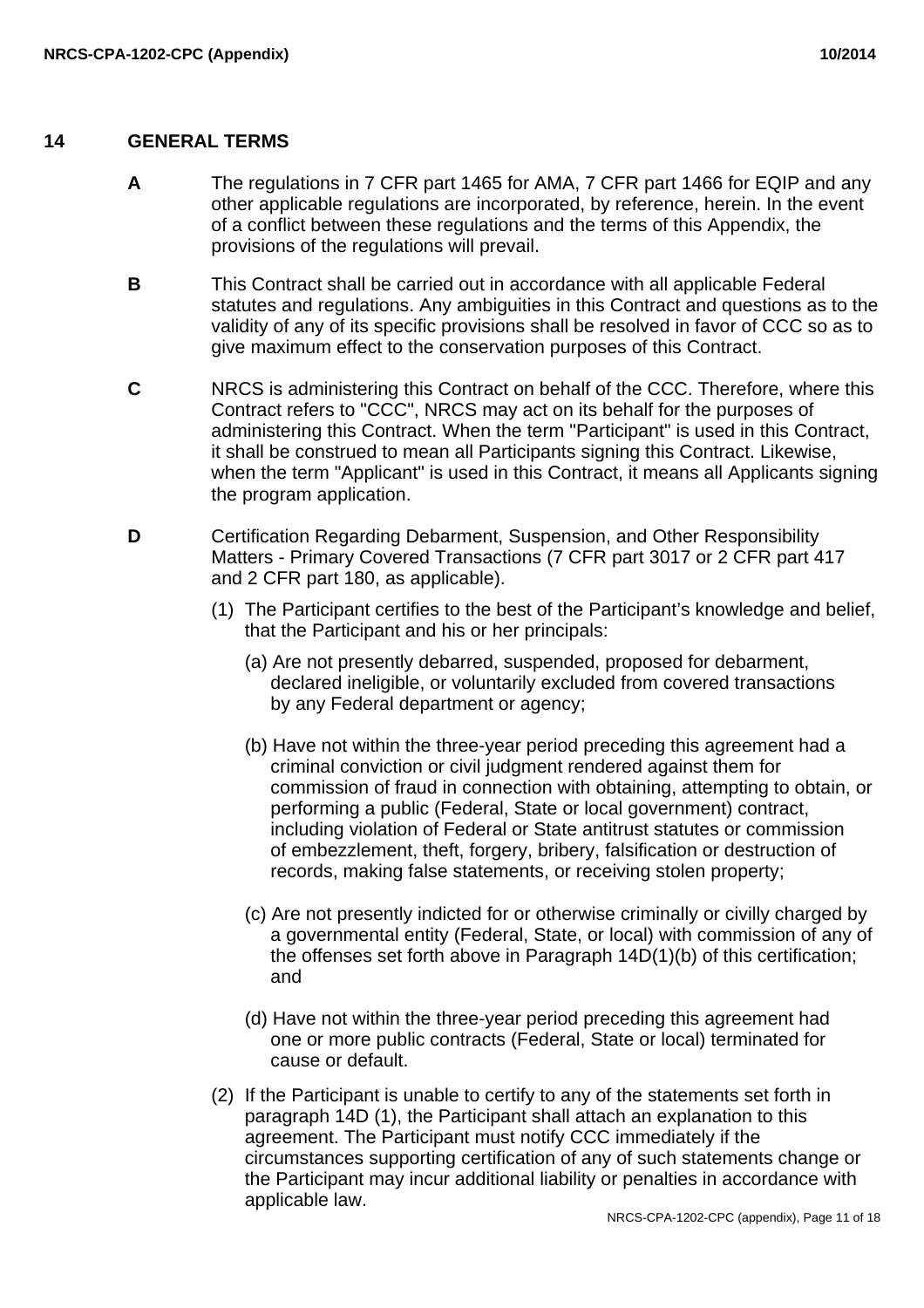**E** This Contract is a financial assistance agreement, not a procurement contract. As such, it is **not subject to 5 CFR part 1315, Prompt Payment Act** and is governed by the terms set forth herein.

**F** The term "Contract" as used in this Appendix means the program documents, including: Conservation Program Contract, Form NRCS-CPA-1202 along with the—

- Appendix to Form NRCS-CPA-1202, Form NRCS-CPA-1202-CPC (Appendix);
- Conservation Plan Schedule of Operations, Form NRCS-CPA-1155;
- Revision of Plan/Schedule of Operations or Modification of a Contract, Form NRCS-CPA-1156; and
- Transfer Agreement, form NRCS-CPA-152 for the transferee(s).

The Contract shall set forth the terms and conditions for Conservation Program participation and receipt of Conservation Program payments.

**G** The term "Socially Disadvantaged" means an individual or entity who is a member of a socially disadvantaged group. For an entity, at least 50 percent ownership in the farm business must be held by socially disadvantaged individuals. A socially disadvantaged group is a group whose members have been subject to racial or ethnic prejudice because of their identity as members of a group without regard to their individual qualities. These groups consist of the following:

- American Indians or Alaskan Natives
- Asians
- Blacks or African Americans
- Native Hawaiians or other Pacific Islanders
- Hispanics.

Note: Gender alone is not a covered group for the purposes of NRCS conservation programs. The term "entities" reflects a broad interpretation to include partnerships, couples, legal entities, etc.

- **H** "Indian Tribe" means any Indian Tribe, band, nation, pueblo, or other organized group or community, including any Alaska Native village or regional or village corporation as defined in or established pursuant to the Alaska Native Claims Settlement Act (43 U.S.C. 1601 et seq.) which is recognized as eligible for special programs and services provided by the United States to Indians because of their status as Indians. Note: "Indian tribes recognized as eligible to receive services by the United States Bureau of Indian Affairs" is available through the United States Bureau of Indian Affairs.
- **I** A Limited Resource Farmer or Rancher is a participant:
	- With direct or indirect gross farm sales not more than the current indexed value in each of the previous two years, and
	- Who has a total household income at or below the national poverty level for a family of four, or less than 50 percent of county median household income in each of the previous two years.

A legal entity or joint operation can be a Limited Resource Farmer or Rancher only if all individual members independently qualify. A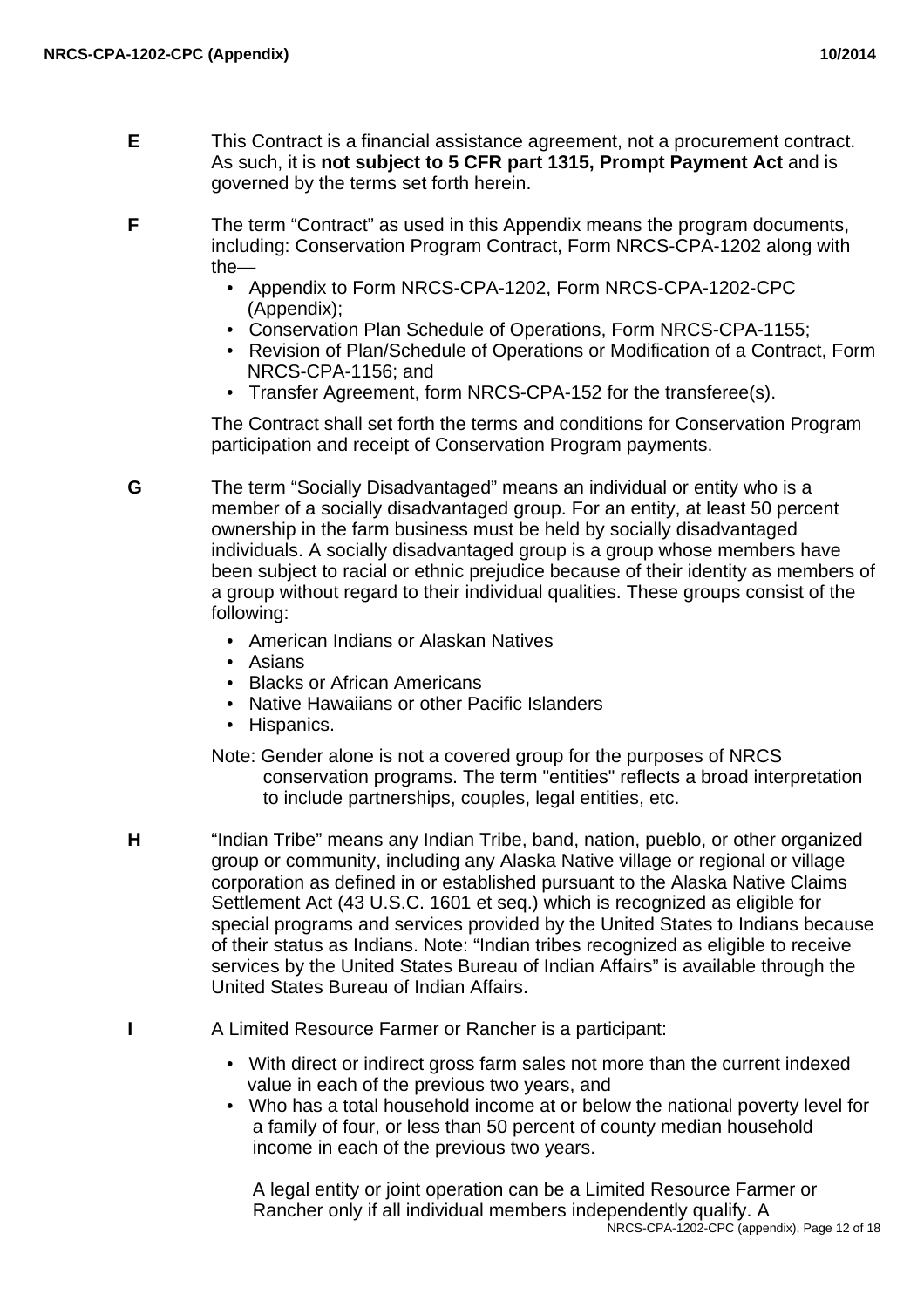Self-Determination Tool is available to the public and may be completed on-line or printed and completed hardcopy at: http://www.lrftool.sc.egov.usda.gov/ Participants who self-certify eligibility as a Limited Resource Farmer or Rancher may be requested to provide records to justify their claim. It is the responsibility of the participant to provide accurate data. False certifications are subject to criminal and civil fraud statutes.

- **J** A Beginning Farmer or Rancher is a participant who:
	- Has not operated a farm or ranch, or who has operated a farm or ranch for not more than 10 consecutive years. This requirement applies to all members of a legal entity, and
	- Will materially and substantially participate in the operation of the farm or ranch.

In the case of a contract with an individual, individually or with the immediate family, material and substantial participation requires that the individual provide substantial day-to-day labor and management of the farm or ranch, consistent with the practices in the county or State where the farm is located.

In the case of a contract made with a legal entity, all members must materially and substantially participate in the operation of the farm or ranch. Material and substantial participation requires that the members provide some amount of the management, or labor and management necessary for day-to-day activities, such that if the members did not provide these inputs, operation of the farm or ranch would be seriously impaired.

Participants who self-certify eligibility as a Beginning Farmer or Rancher may be requested to provide records to justify their claim. It is the responsibility of the participant to provide accurate data. False certifications are subject to criminal and civil fraud statutes.

**K** The term "Veteran Farmer or Rancher" means a farmer or rancher who:

- Served in the active United States Army, Navy, Marine Corps, Air Force, and Coast Guard, including the reserve components thereof, and
- Was discharged or released from the service under conditions other than dishonorable and
- Has not operated a farm or ranch; or has operated a farm or ranch for not more than 10 consecutive years.

A legal entity or joint operation can be a Veteran Farmer or Rancher only if all individual members independently qualify. Participants who self-certify eligibility as a Veteran Farmer or Rancher may be requested to provide records to justify their claim. It is the responsibility of the Participant to provide accurate data.

**L** The term "Historically Underserved" represents a participant meeting the criteria as set forth in Paragraph 14 (G) (H) (I) or (J) of this Appendix. In the case of a contract made with multiple participants, the Historically Underserved payment rates are applied to the contract only when 100 percent of the participants receiving a payment share are Historically Underserved, unless at least 50 percent of the participant payment shares are designated to Socially Disadvantaged participants, in which case the Historically Underserved payment rates apply to this Contract.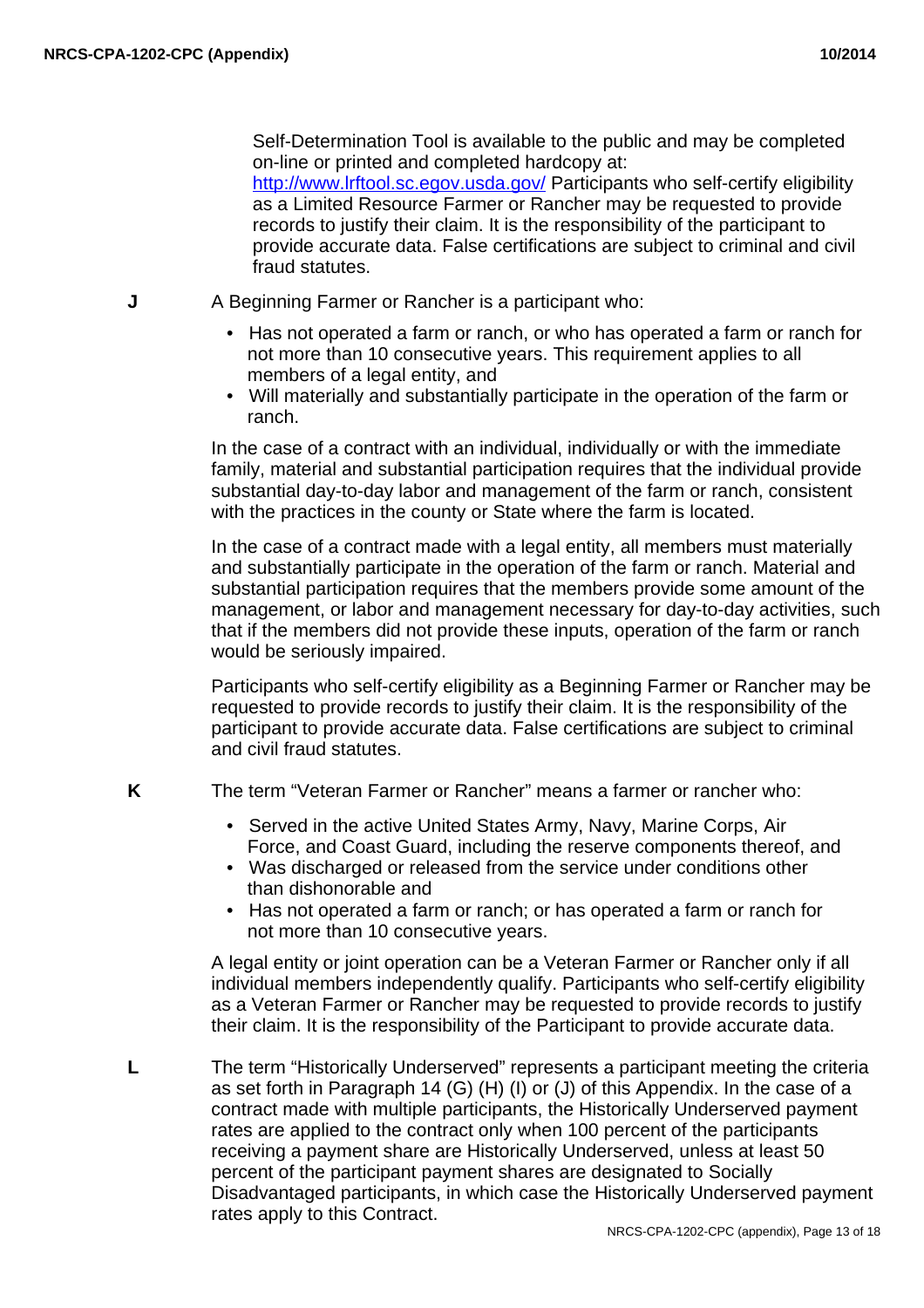**M** The term "Participant" as used in this Appendix means a person, legal entity, joint operation, or Indian tribe that is a producer who has applied for participation in the program, has been selected as eligible for participation, and who has entered into this Contract as responsible for implementing its terms and conditions. The term "Participant" does not include a landowner who signs this Contract solely to authorize the establishment of structural or vegetative practices as identified herein, and such signature, in and of itself, does not authorize the landowner to receive a payment share under this Contract.

# **15 RIGHTS TO APPEAL AND REQUEST EQUITABLE RELIEF**

- **A** The Participant may appeal an adverse decision under this Contract in accordance with the appeal procedures set forth at 7 CFR part 11, Subpart A, and part 614. Pending the resolution of an appeal, no payments shall be made under this agreement. Before a Participant seeks judicial review, the Participant must exhaust all appeal rights granted within these regulations.
- **B** The Participant may also request equitable relief as provided at 7 U.S.C. 7996 and 7 CFR part 635 with the requirements of that provision.

## **16 EXAMINATION OF RECORDS**

- **A** The Participant agrees to give the CCC, the Office of the Inspector General, or the Comptroller General, through any authorized representative, access to and the right to examine all records, books, papers, or documents related to this Contract. The Participant agrees to retain all records related to this agreement for a period of three (3) years after completion of the terms of this agreement in accordance with the applicable Office of Management and Budget circular.
- **B** The Participant authorizes CCC to obtain tax data from the Internal Revenue Service (IRS) for Adjusted Gross Income compliance verification purposes and the Participant will take all necessary actions required by the terms and conditions of the IRS disclosure laws so that CCC can obtain such data.

# **17 DRUG-FREE WORKPLACE (2 CFR part 182 and 2 CFR part 421)**

By signing this Contract, the Participant certifies that the Participant will comply with the requirements of 2 CFR part 182 and 2 CFR part 421. If it is later determined that the Participant knowingly rendered a false certification, or otherwise violates the requirements of the Drug-Free Workplace Act (Public Law 100-690, Title V, Subtitle D; 41 U.S.C. 701 et seq.; 2 CFR part 182 and 2 CFR part 421,) CCC, in addition to any other remedies available to CCC under this contract or in general to the United States, may take action authorized under the Drug-Free Workplace Act.

## **18 CERTIFICATION REGARDING LOBBYING (7 CFR part 3018) (Applicable if this agreement exceeds \$100,000)**

The Participant certifies, to the best of the Participant's knowledge and belief, that:

(1) No Federal appropriated funds have been paid or will be paid, by or on behalf of the Participant, to any person for influencing or attempting to influence an officer or employee of an agency, a Member of Congress, an officer or employee of Congress, or an employee of a Member of Congress in connection with the awarding of any Federal contract, the making of any Federal grant, the making of any Federal loan, the entering into of any NRCS-CPA-1202-CPC (appendix), Page 14 of 18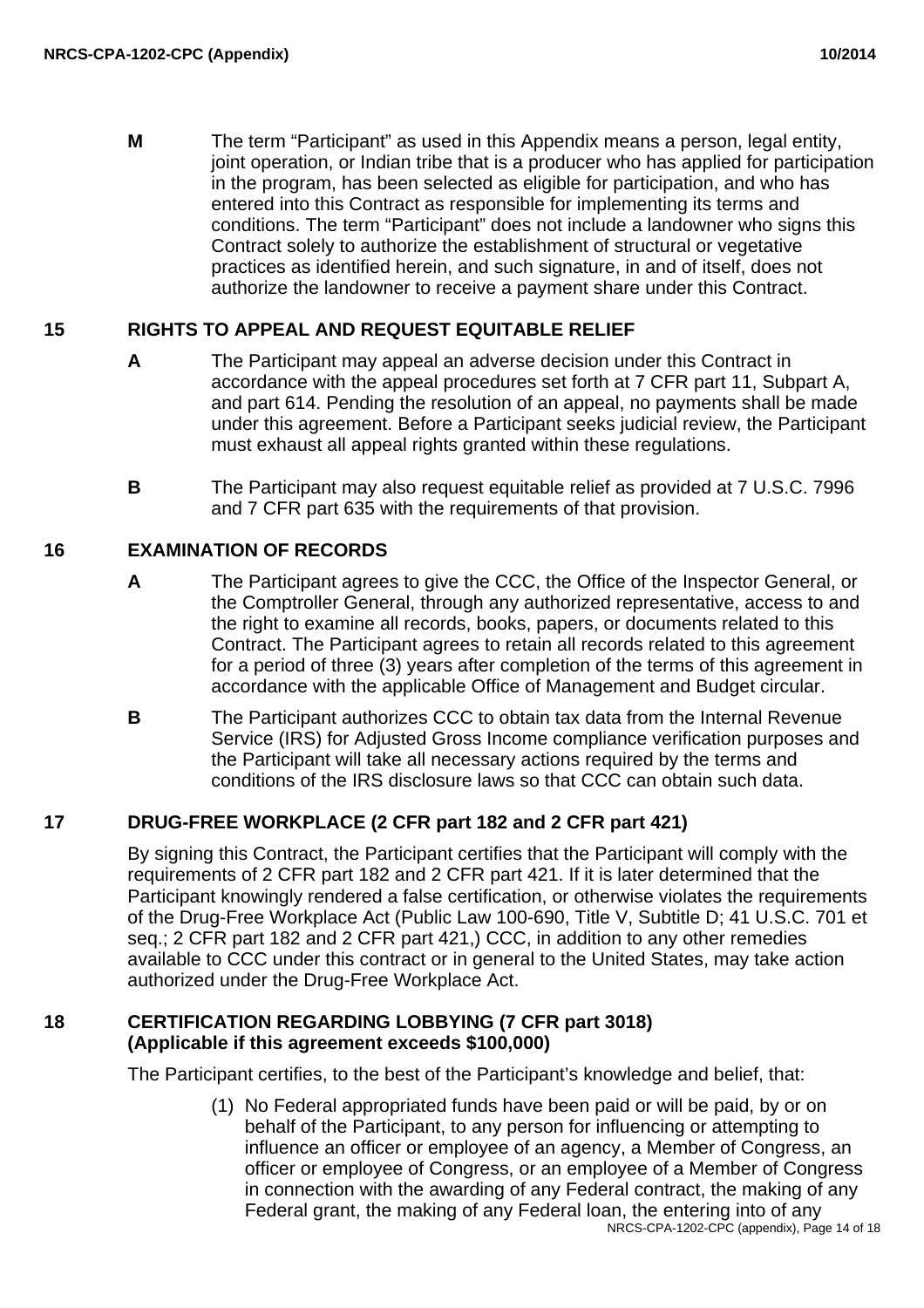cooperative agreement, and the extension, continuation, renewal, amendment, or modification of any Federal contract, grant, loan, or cooperative agreement;

- (2) If any funds other than Federal appropriated funds have been paid or will be paid to any person for influencing or attempting to influence an officer or employee of any agency, a Member of Congress, an officer or employee of Congress, or an employee of a Member of Congress, in connection with this Federal contract, grant, loan, or cooperative agreement, the undersigned shall complete and submit Standard Form - LLL, "Disclosure Form to Report Lobbying," in accordance with its instructions; and
- (3) The Participant shall require that the language of this certification be included in the award documents for all sub awards at all tiers (including sub contracts, sub grants, and contracts under grants, loans, and cooperative agreements) and that all sub recipients shall certify and disclose accordingly.

## **19 CERTIFICATION AND ASSURANCES REGARDING COMPLIANCE WITH PROVISIONS APPLICABLE TO FINANCIAL ASSISTANCE (See generally 7 CFR parts 3015, 3016, and 3019, or successor OMB regulations)**

- **A** As a condition of this Contract, the Participant certifies and assures that it is in compliance with and will comply in the course of the agreement with all applicable laws, regulations, Executive Orders and other generally applicable requirements, including those set out in 7 CFR 3015.205(b) applicable to non-profit institutions, which are hereby incorporated into this Contract by reference, and such other regulatory and statutory provisions as are specifically set forth herein.
- **B** Without limiting the general applicability of Paragraph 19A, the Participant, if it is a non-profit, further agrees to comply with the provisions of 7 CFR part 3019, including the contract provisions required at Appendix A. The following Participants by entering their signature acknowledge receipt of this Form NRCS-CPA-1202-CPC (Appendix) and agree to its terms and conditions thereof. Further, if the undersigned are succeeding to an existing Contract, the undersigned agree and certify that no agreement exists or will be entered into between the undersigned, the previous owner and operator of the property, or mortgage holder that would, maintain or create an interest in the property for any previous Participant on this Contract for that property, or to receive payments under the contracts.

## **20 CERTIFICATION AND ASSURANCES REGARDING COMPLIANCE WITH PROVISIONS APPLICABLE TO REQUIREMENTS FOR FEDERAL FUNDING ACCOUNTABLITY AND TRANSPARENCY ACT IMPLEMENTATION (See 2 CFR Part 25 and 2 CFR Part 170)**

**A** As a condition of this Contract, the Participant certifies and assures that, if it is an entity, that it is in compliance with and will comply in the course of the agreement with all requirements for entities, with some specific exceptions, to have Dun and Bradstreet Data Universal Numbering System (DUNS) numbers and maintain current registrations in the Central Contractor Registration (CCR) database as set out in Appendix A to 2 CFR Part 25 or any successor Federal contractor registration database.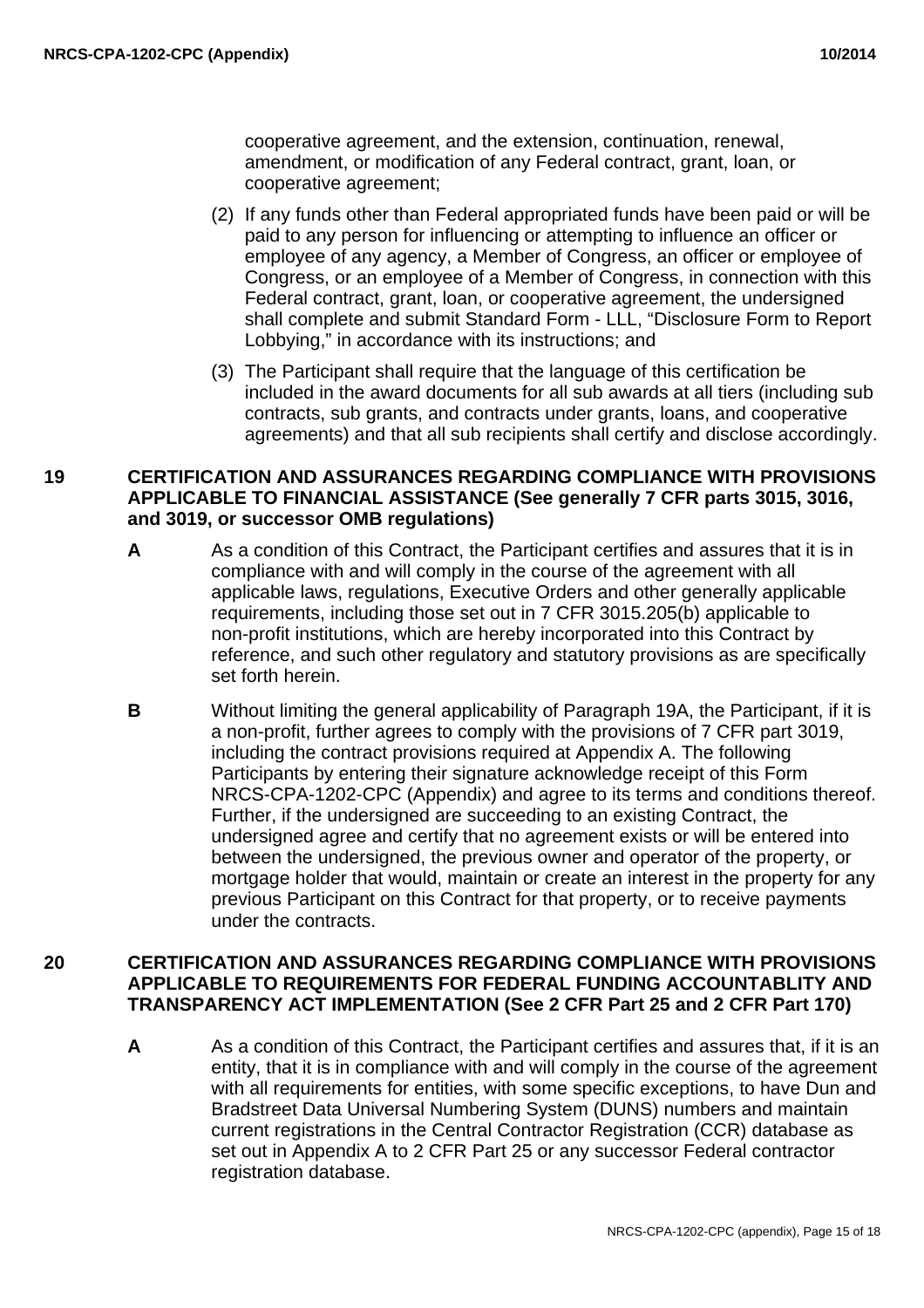**B** As a condition of this Contract, the Participant certifies and assures that, if it is an entity, that it is in compliance with and will comply in the course of the agreement with all requirements for entities, with some exception to report first-tier sub awards to an entity and executive salary compensation as set out in Appendix A to 2 CFR Part 170.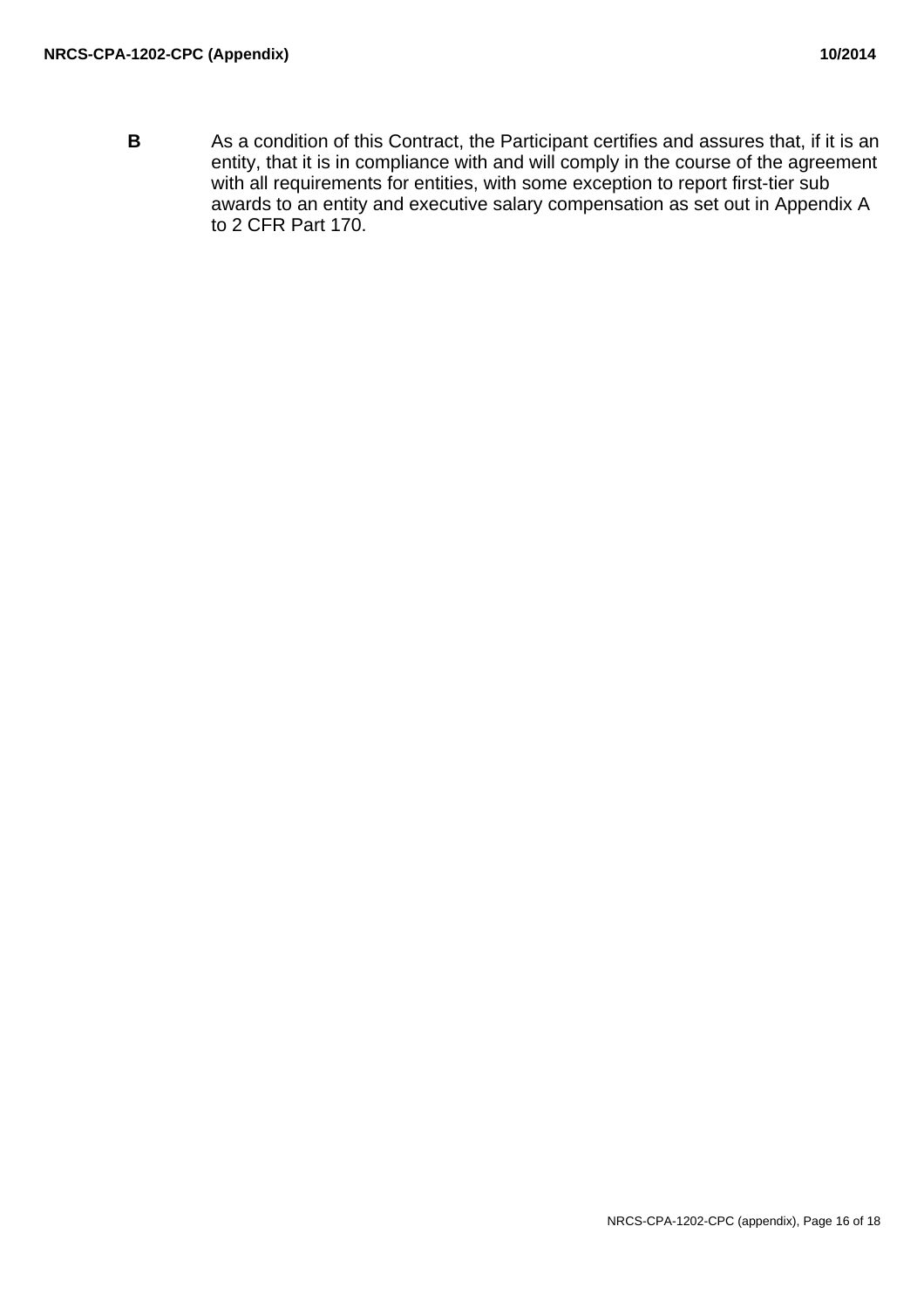The following Participants by entering their signature acknowledge receipt of this Form NRCS-CPA-1202-CPC (Appendix) and agree to its terms and conditions thereof. Further, if the undersigned are succeeding to an existing Contract, the undersigned agree and certify that no agreement exists or will be entered into between the undersigned, the previous owner and operator of the property, or mortgage holder that would, maintain or create an interest in the property for any previous Participant on this Contract for that property, or to receive payments under the contracts.

By signing this document you acknowledge and agree that all the information provided is true and accurate on your behalf. Any false certifications made by Participants by signing this Appendix may subject the Participants to criminal and civil fraud statutes. You further acknowledge that you have read and accept all terms and conditions provided.

|                                                                                                                       | Date _______________ |
|-----------------------------------------------------------------------------------------------------------------------|----------------------|
|                                                                                                                       | Date _______________ |
| <u> Alexandria de la contrada de la contrada de la contrada de la contrada de la con</u>                              | Date _______________ |
| <u> 1989 - Johann Johann Stoff, deutscher Stoffen und der Stoffen und der Stoffen und der Stoffen und der Stoffen</u> | Date _______________ |
|                                                                                                                       | Date _______________ |
| <u> 1989 - Jan Berlin, Amerikaansk politiker (* 1908)</u>                                                             | Date _______________ |
|                                                                                                                       | Date _______________ |
|                                                                                                                       | Date _______________ |
|                                                                                                                       | Date _______________ |
|                                                                                                                       |                      |
|                                                                                                                       | Date _______________ |
|                                                                                                                       | Date _______________ |
|                                                                                                                       |                      |
|                                                                                                                       |                      |

USDA prohibits discrimination in all its programs and activities on the basis of race, color, national origin, age, disability, and where applicable, sex (including gender identity and expression), marital status, familial status, parental status, religion, sexual orientation, political beliefs, genetic information, reprisal, or because all or part of an individual's income is derived from any public assistance program. (Not all prohibited bases apply to all programs.)

To file a complaint of discrimination, complete, sign, and mail a program discrimination complaint form, available at any USDA office location or online at http://www.ascr.usda.gov , or write to:

USDA Office of the Assistant Secretary for Civil Rights 1400 Independence Avenue, S.W. Washington, DC 20250-9410